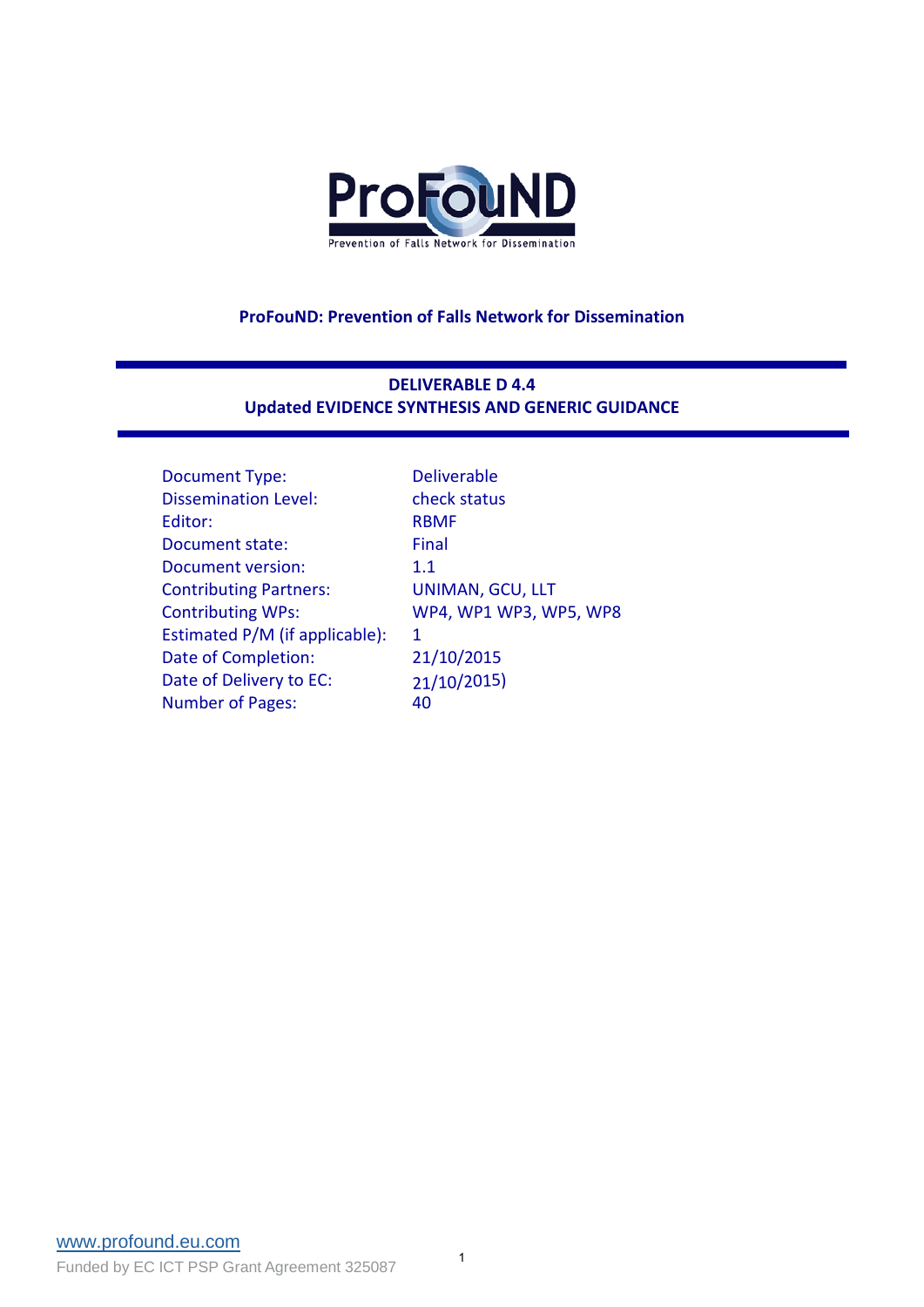## **Table of content**

| $2^{\circ}$ |  |
|-------------|--|
|             |  |
| 4           |  |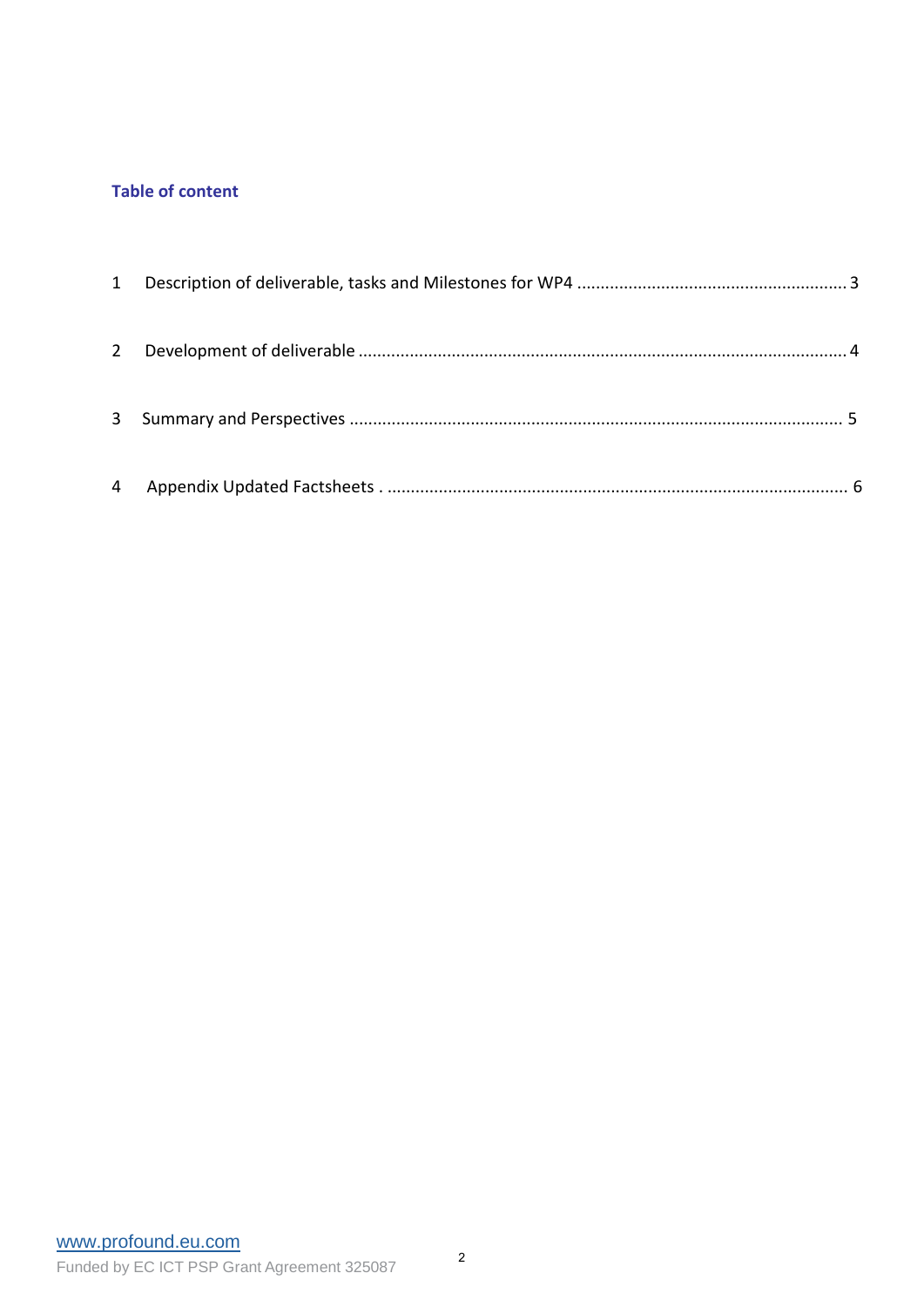### <span id="page-2-0"></span>**1 Description of deliverable, tasks and Milestones for WP4**

## Objectives:

A central objective of ProFouND has been to construct a system for providing customised information to users, be they health care provider organisations, health or social care professionals, NGOs, or older people themselves.

WP4 has provided a first version of the evidence and generic guidance in month 19. This will be done by constructing a library of evidence for each domain based on reviews of evidence. These factsheets have been disseminated via direct action to different stakeholders, via the website and extensive support from members and associates of the consortium. Comments, advice and criticism has been received and was discussed within the consortium. The literature has been continuously reviewed to include new studies and review papers.

The deliverable for WP4 month 31 was the following:

#### D4.4 Updated evidence synthesis and generic guidance [Month 31]

WP4 has performed the following task:

Task 4.1: WP4 has used existing systematic reviews and evidence syntheses to identify and operationalize best practice in requisite areas and put specific attention onto how to implement evidence and overcome barriers to innovation in practice.

We have started in areas where the evidence is strong and relatively clear cut, regarding strength and balance exercises, medication review, environmental modification for specific high risk groups. In these cases we have presented specific recommendations of best practice and guidance of how to implement this in practice.

Where evidence is poorer we were possible to undertake our own review and synthesis.

We knew from reviews already undertaken that the evidence base for ICT and other technologies being effective in falls prevention/detection is emerging is still limited.

This updated guidance is aiming at patient interest groups, policy makers, health caree funders as well as other professional groups [M19-M31].

WP4 has reached the following Milestones between months 19 and 31:

<span id="page-2-1"></span>MS24 network consensus meeting on evidence synthesis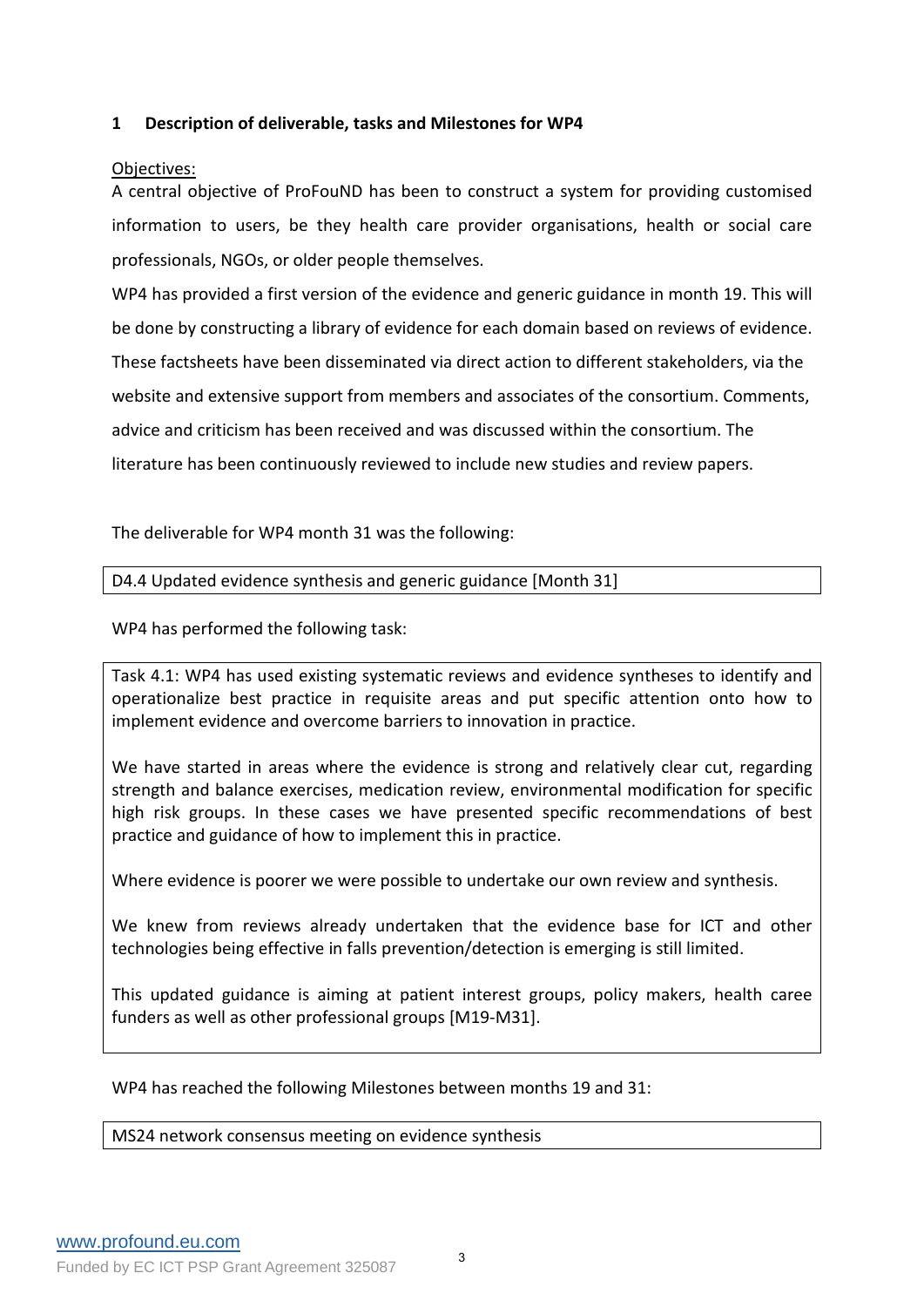#### **2 Development of deliverable and updated evidence synthesis and generic guidance**

During the past 12 month the evidence and guidance has been successfully disseminated, distributed and more importantly used in several regions and countries. This processed is based on the successful co-operation with partners, associates, with groups of the EIP AHA 2 initiative, stakeholder organizations such as the SIG of EUGMS, NGOs and governmental organization.

Examples from Germany include the Bundeszentrale für Gesundheitliche Aufklärung (BZgA) as a branch of the German Ministry of Health (BMG) which started a campaign on fall prevention based on ProFouND material after a visit of the WP leader and PI Prof. Todd in May 2014. In July 2015 this led to web based material, printed brochures and poster material for GP officies and pharmacies across Germany. More than 20,000 copies of the brochures were distributed in the first 3 month after the release [\(http://www.gesund-aktiv](http://www.gesund-aktiv-aelter-werden.de/)[aelter-werden.de/\)](http://www.gesund-aktiv-aelter-werden.de/). The health care fund for farmers that is crucial for rural areas has also started a campaign on fall prevention in rural areas in Germany for several 10,000 older persons. In this campaign the ProFouND material in its German version is fully included [\(www.trittsicher.org\)](http://www.trittsicher.org/). Many other examples can mentioned were the guidance and the summarized evidence have been stimuli and facilitators for dissemination campaigns.

As expected we have received not only positive feedback but also recommendations for improvement. A lot of these comments were based on personal experience and observation, sometimes on local structures leading to barriers to implementation. Sometimes very committed experts also reported frustration on the slow speed of social innovations. This encouraged us to include these comments as much as possible for the final dissemination event of ProFouND in Bologna in Feb 2015.

Valuable comments were received from our advisory board and non-European international experts. Most of these led to minor changes of the fact sheets now documented in a printable format.

4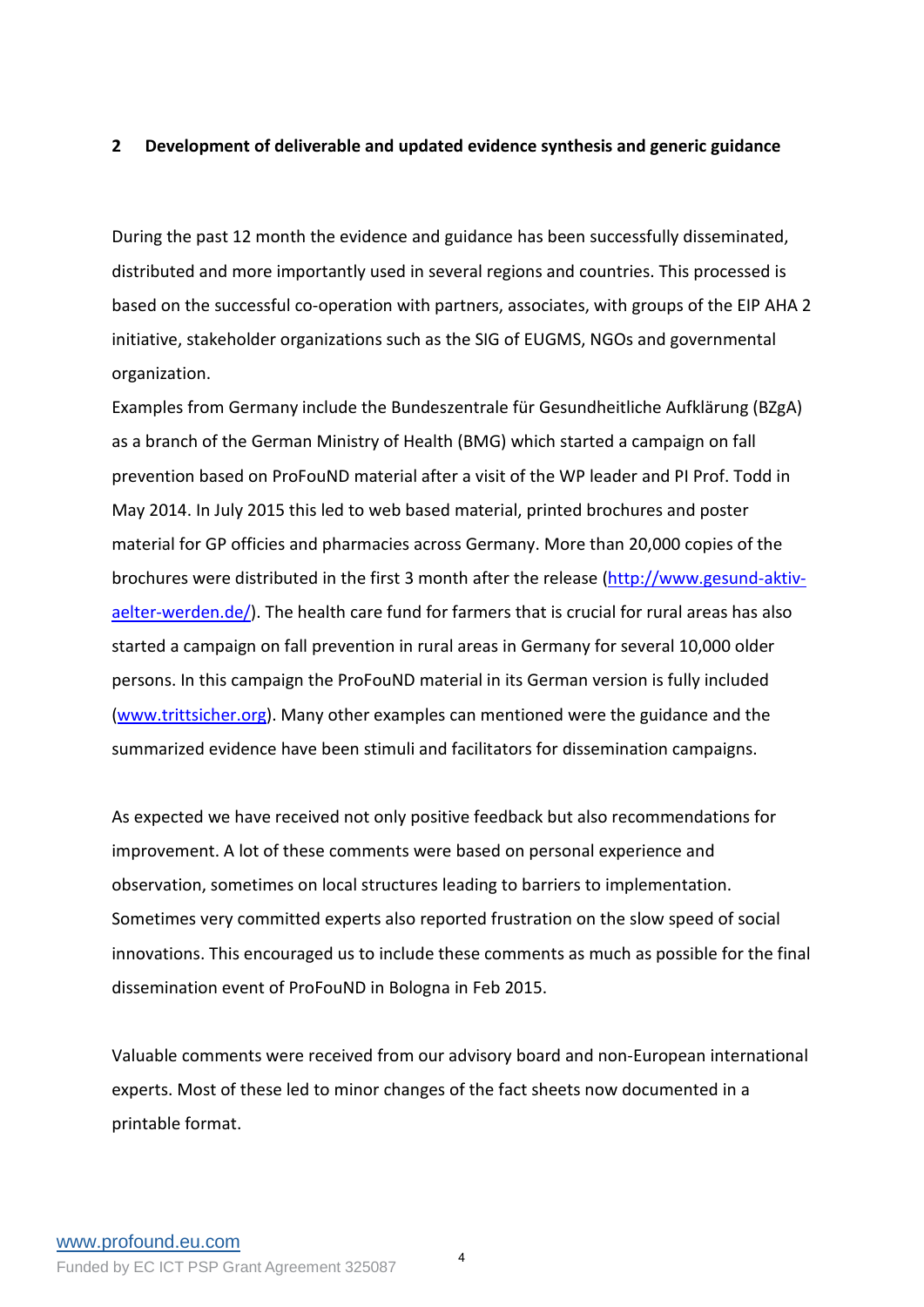#### <span id="page-4-0"></span>**3 Summary and perspectives**

During the remaining time of the network WP 4 is aiming to reach many stakeholder organisations, policy makers and health care managers to inform them about best evidence, implementation needs and current developments. This will be done in close co-operation with the other WPs. A final highlight of this effort will be the next European Falls Festival where relevant persons and organizations will be reached.

The updated Cochrane reviews in the domains of community dwelling older adults, longterm and acute care as well as community approaches were expected were expected for late 2015 but might be delayed to be included in the final document in January 2016. We will be contact with the working groups of the Cochrane consortium.

The work on fact sheets on fall prevention in long-term care and acute care has started. This is stimulated by recent publications in the Lancet reporting on innovative successful approaches in settings that were thought to be difficult to be included in this ubiquitous problematic area.

A final aim for the upcoming update is the description of research areas in this domain where observational studies indicate room for improvement but randomized trials are still lacking. Examples are material science approaches for floor material or improved designs of walking aids and wheelchair ergonomics.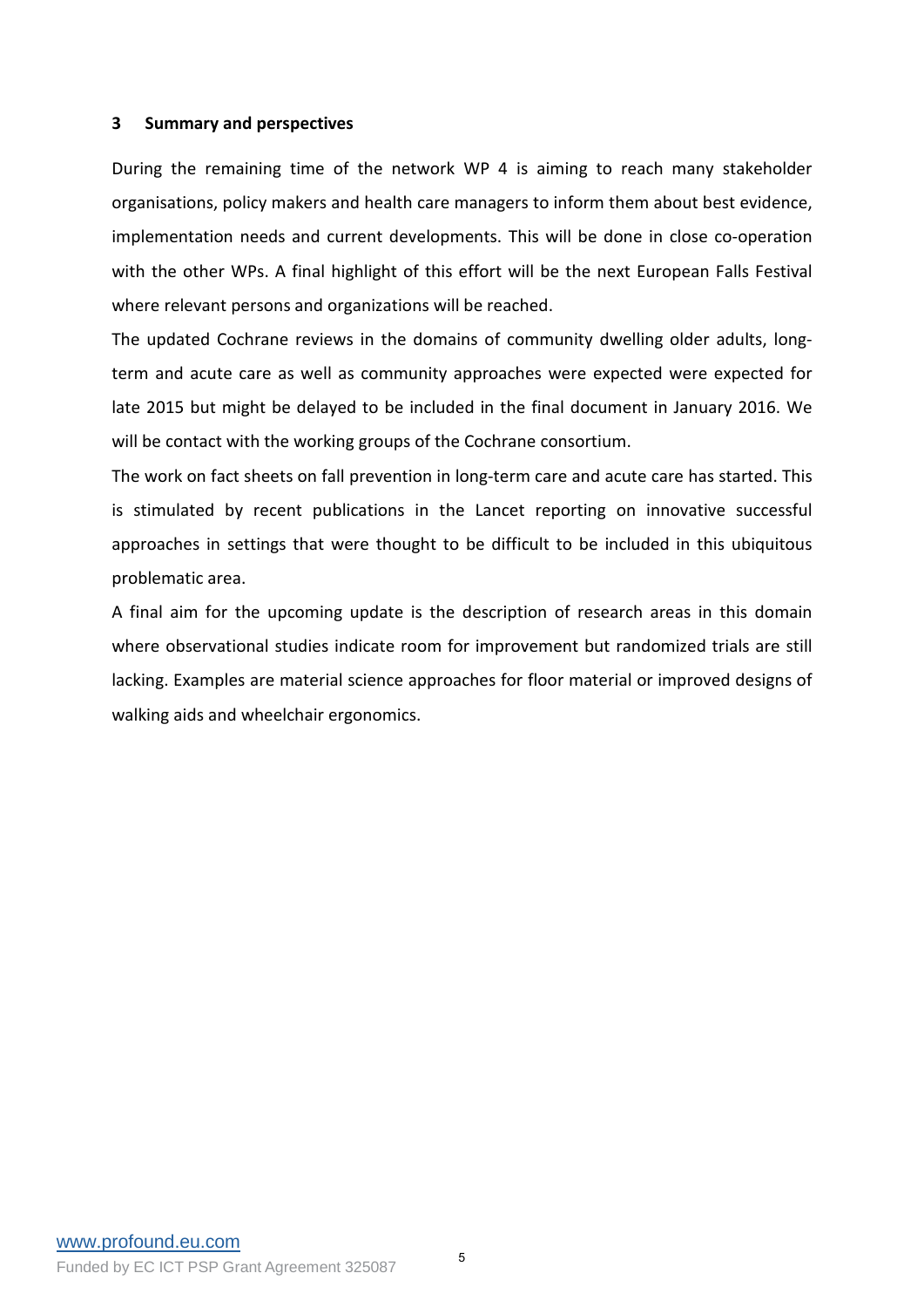# Falls Prevention Intervention Factsheets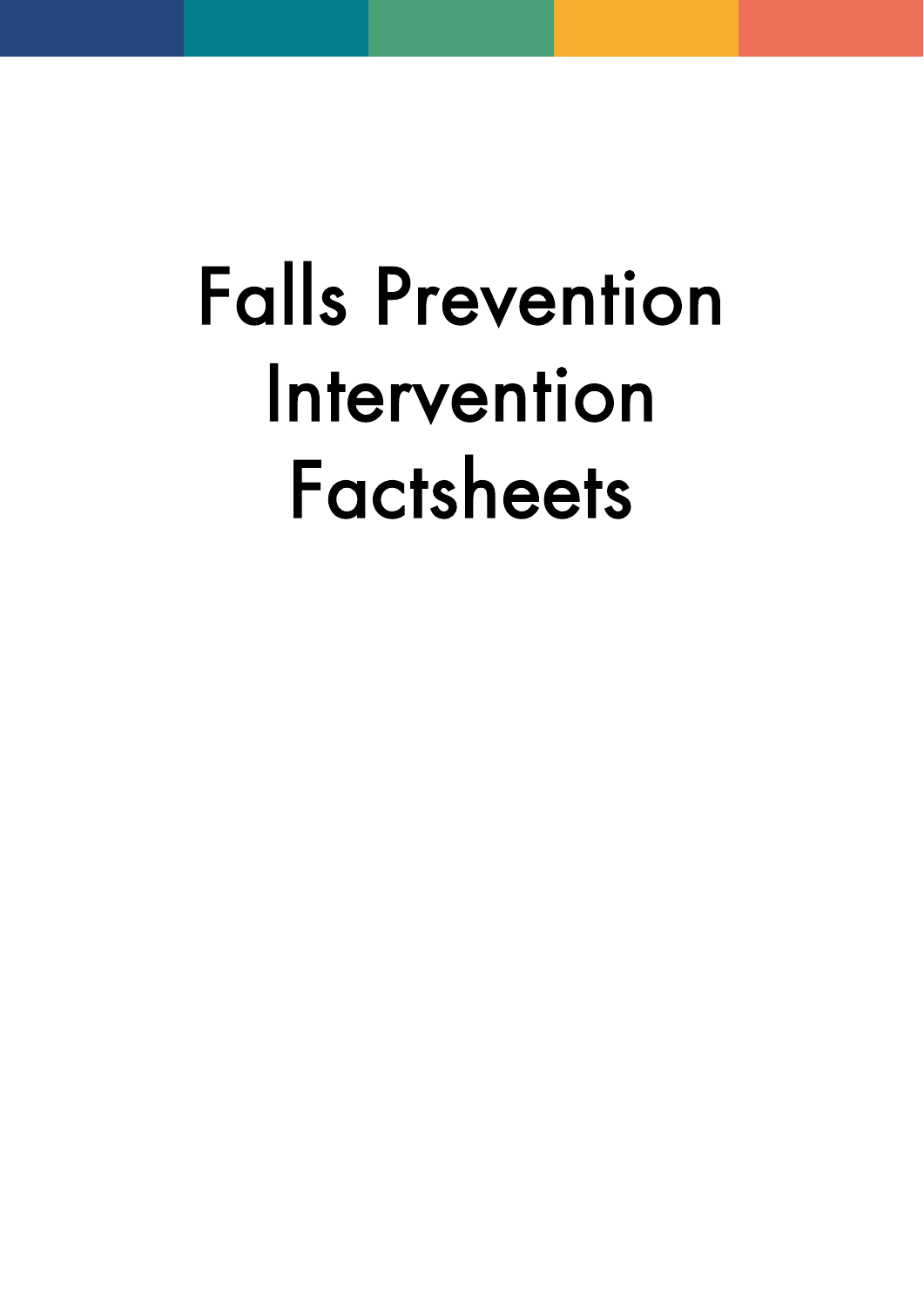# *Content*

| $\mathbf 1$ . | <b>General guidance</b>                   | $\overline{2}$ |
|---------------|-------------------------------------------|----------------|
| 2.            | Exercise                                  | 9              |
| 3.            | Vision                                    | 15             |
| 4.            | <b>Bone health</b>                        | 18             |
| 5.            | <b>Vitamin D</b>                          | 23             |
| 6.            | Home & environment                        | 26             |
| 7.            | Footwear & protective clothing            | 30             |
| 8.            | Falls detection & prevention technologies | 33             |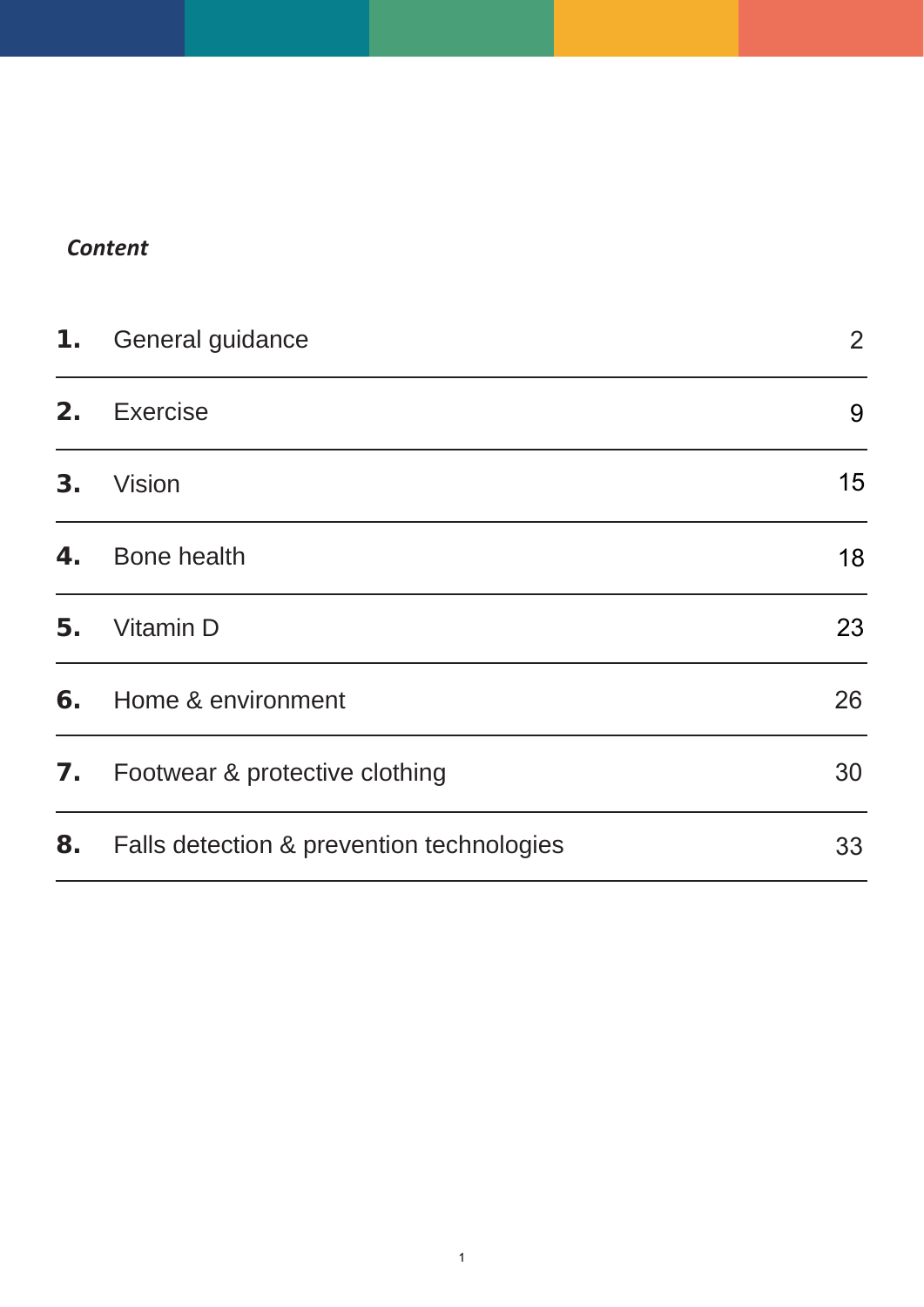# **Generic guidance and implementation guidelines**

## *Implementation Guidance*

#### **Target group:**

Older people living in the community (see individual factsheets alongside this guidance).

#### **Multifactorialinterventions:**

Multifactorial interventions assess an individual's risk of falling, and then carry out individualised treatment or arrange referrals to reduce the identified risks. Multifactorial interventions often comprise the components described below. They are complex interventions and need to be carried out by specific health care professionals working together in a multidisciplinary process. Overall, current evidence shows that this type of intervention reduces the number of falls but not the number of people falling. This suggests that they are particularly recommended for people who have recurrent falls.

#### **Exercise:**

Selected group and home-based exercise containing progressive balance exercises and strength training effectively reduce the number of falls and the number of people falling. The programmes with the best evidence are the Otago Exercise Programme (OEP), Tai Chi, and the Falls Management Exercise programme (FaME -sometimes called PSI). Evidence suggests that new programmes such as Lifestyle integrated Functional Exercise (LiFE) might achieve similar or even better results.

Exercise alone has been demonstrated to be effective for persons after a first fall /with lower risk of falling. Overall, exercise interventions reduce fall-related fractures. Exercise must be challenging, progressive and regular, last more than 50 hours, and the regimen should be adhered to in the long term to be effective.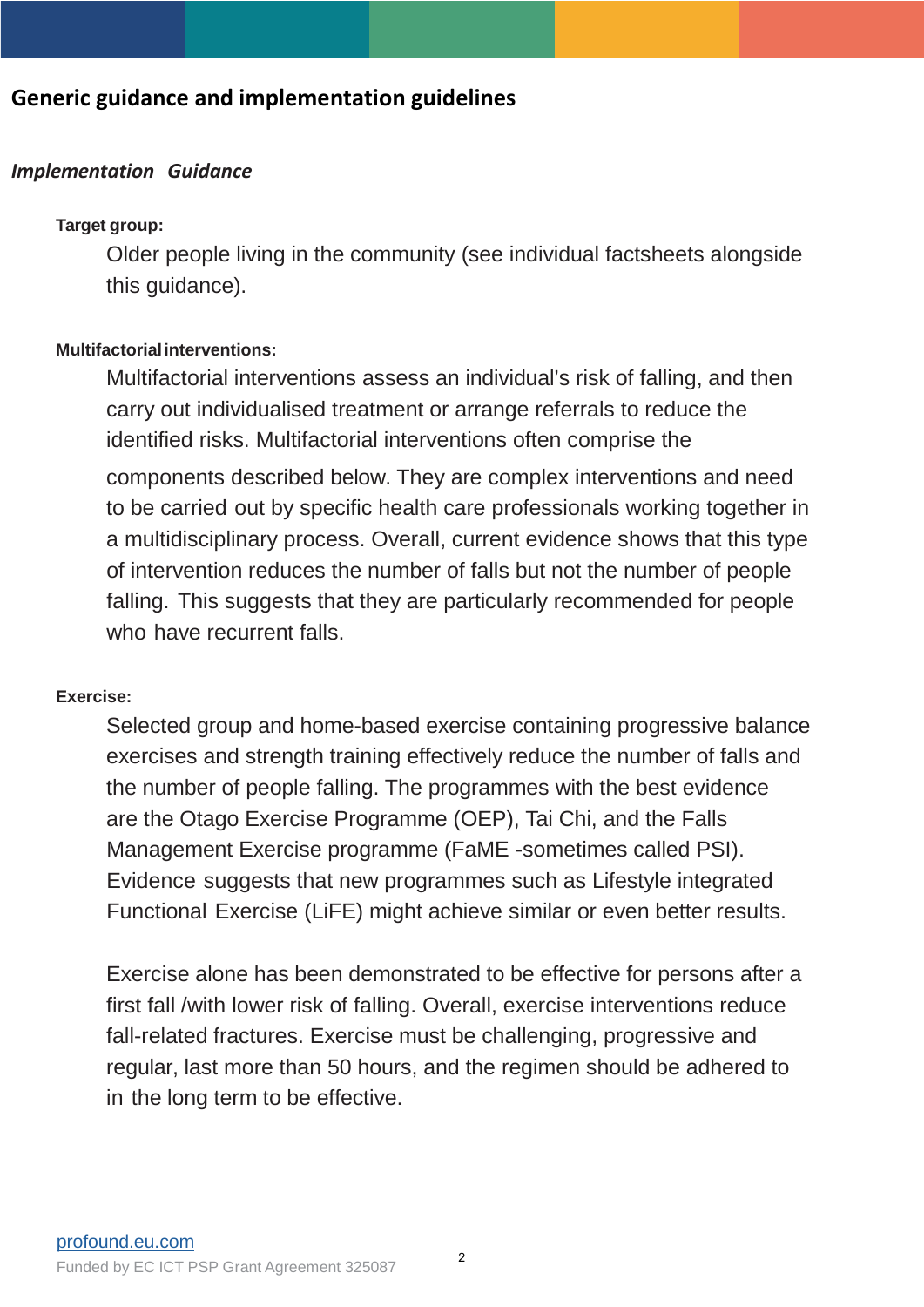## **Medication and medical intervention:**

Taking vitamin D supplements may be effective in reducing falls in people with low vitamin D levels in the blood before treatment. This needs to be carefully discussed with the responsible physicians.

Some medications increase the risk of falling. Gradual withdrawal of psy-chotropic medication (e.g. benzodiazepines, Zolpidem) for improving sleep, reducing anxiety and treating depression has been shown to reduce falls.

Insertion of a pacemaker can reduce falls in people with frequent falls associated with carotid sinus hypersensitivity and cardiac dys-/arrhythmias. Treatment of specific underlying causal factors, specific therapy, medication reviews and prescription modification programmes can also be effective in reducing the risk of falling, e.g. in people who fall because of hypervolemia (restoring haemodynamic stability) or orthostatic hypotension (discontinuing medication).

## **Home and environment:**

Interventions to improve home safety appear to be effective for people at high risk of falling, particularly those with severe visual impairment. They should be carried out by suitable qualified health care professionals- usually occupational therapists.

## **Feet and Footwear:**

Feet and Footwear assessments followed by podiatric care, foot and ankle exercises and provision of appropriate footwear can reduce the number of falls in people with disabling foot pain.

## **Vision and vision aids:**

Adjustment of optical aid / spectacles (wearing single lens instead of multifocal glasses when outdoors if already active outdoors) and cataract surgery can reduce falls.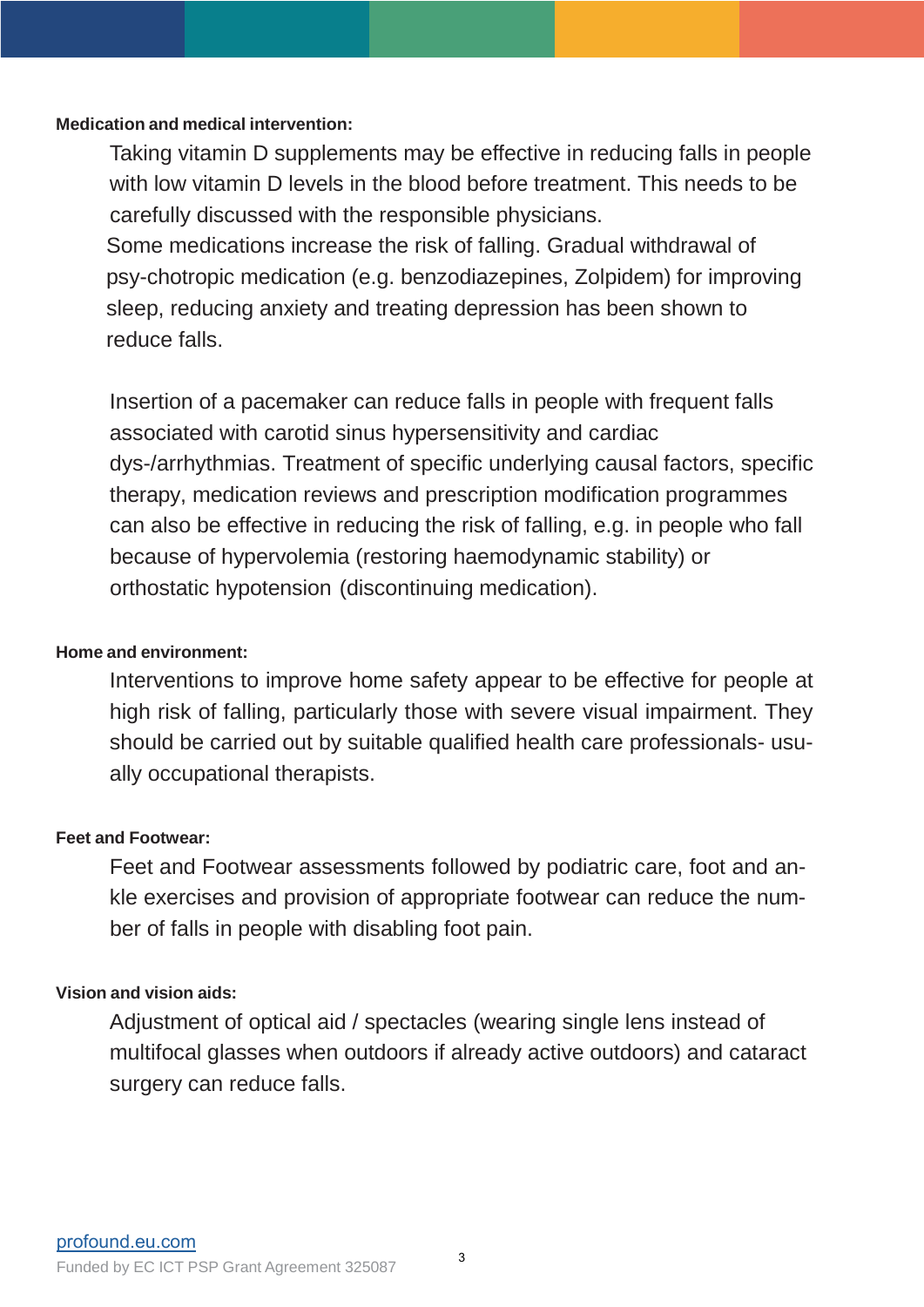## **Implementation guidelines for fall prevention interventions:**

Falls are everyone's business as there are multiple factors associated with them. Therefore establishing links between acute, community and primary health and social care services, the voluntary sector, charities and private companies is very important.

It is beneficial to assess the older person in their own environment as you are more likely to identify underlying problems and understand their needs.

If the team assessing the older person also carries out the interventions, success and uptake is more likely.

Follow-up any referrals to other services to ensure action has been taken, communication with all other services is important.

Further information (e.g. leaflets) should be discussed with the older person and personalised to their needs (not just handed out).

One size does not fit all. Ensure that the older person knows that the intervention is tailored to their needs. They are more likely to be motivated to comply with it.

Older people may have specific goals they want to achieve. Assisting them to set these goals and then work towards them will help them understand the importance of the changes they want to make and increase their confidence.

Older people can be easily put off engaging in a falls prevention programme if something goes wrong e.g. transport does not turn up, they were not told a session was cancelled. Ensure good communication is maintained at all times.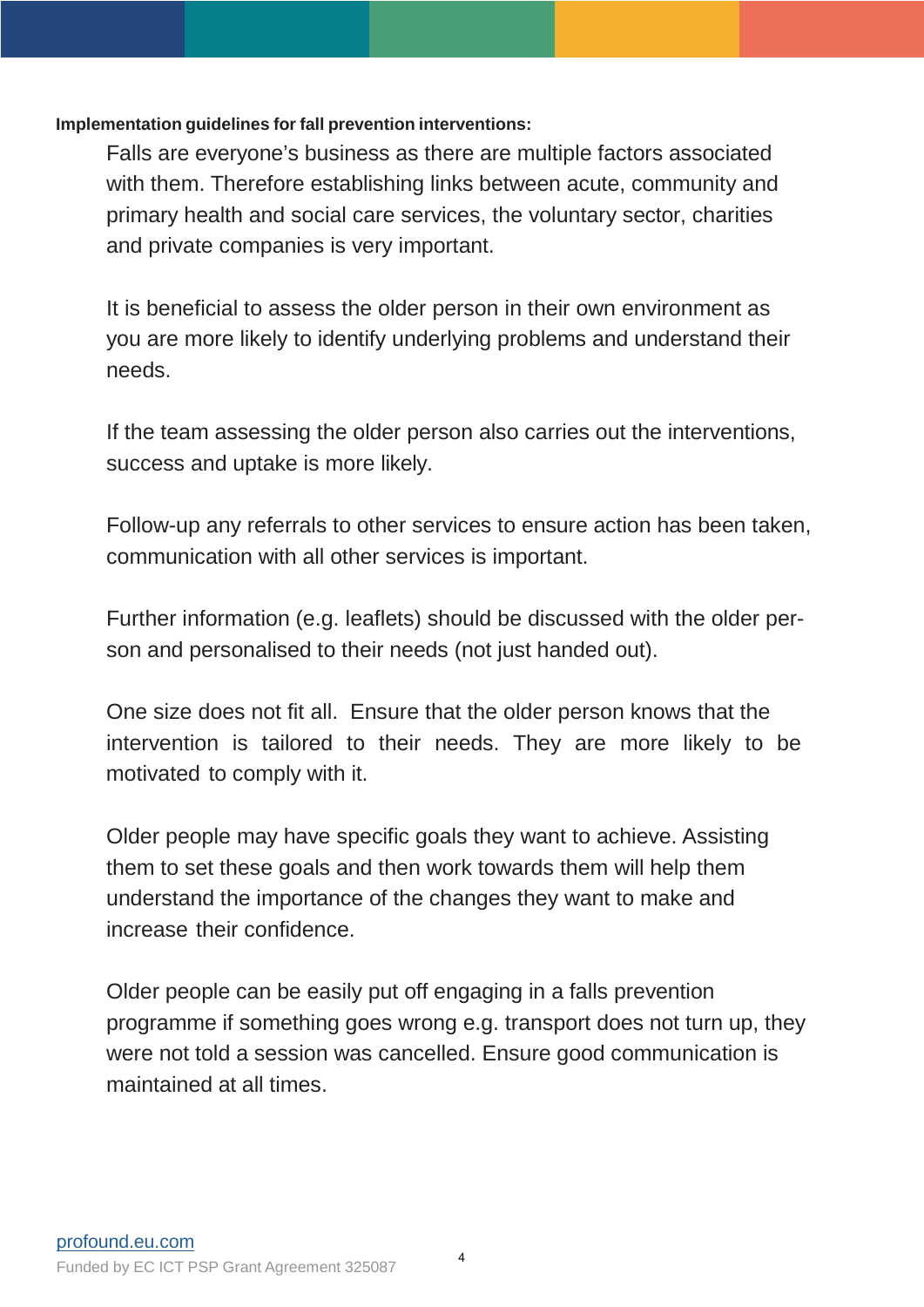Engage family members and friends where possible as these can be a key source of support.

Give feedback to the older person's general practitioner, as positive affirmation from them can support action from the patient.

Ensure you follow the older person up either by phone call or preferably in person to monitor their progress. Give feedback on their progress, highlighting what they have achieved, it will help with motivation and it will also provide evidence for commissioners (funders of services).

When promoting your service focus on the positive action that older people can take to promote healthy ageing, rather than falls prevention itself.

## **Here are some suggestions:**

If an older person is highly fearful of falls and pro-actively seeks advice about preventing falls then you can talk to them about risk management and prevention of falls. For all other older people do not initially talk about risk and reducing their risk of falling, they are unlikely to identify themselves as being at risk. You may want to invite them to an 'ageing well' assessment rather than a 'falls' assessment.

## **Instead talk about:**

- How strength and balance training will improve their function e.g. Getting up and down stairs more easily and how it will help them to maintain their independence.
- How practising techniques for getting down and up from the floor means that they can play with their grandchildren.
- How being given a full health assessment and tailored advice gives them the knowledge and opportunity to take control of the situation and promote their own health and well-being (for the future if they do not see an issue now).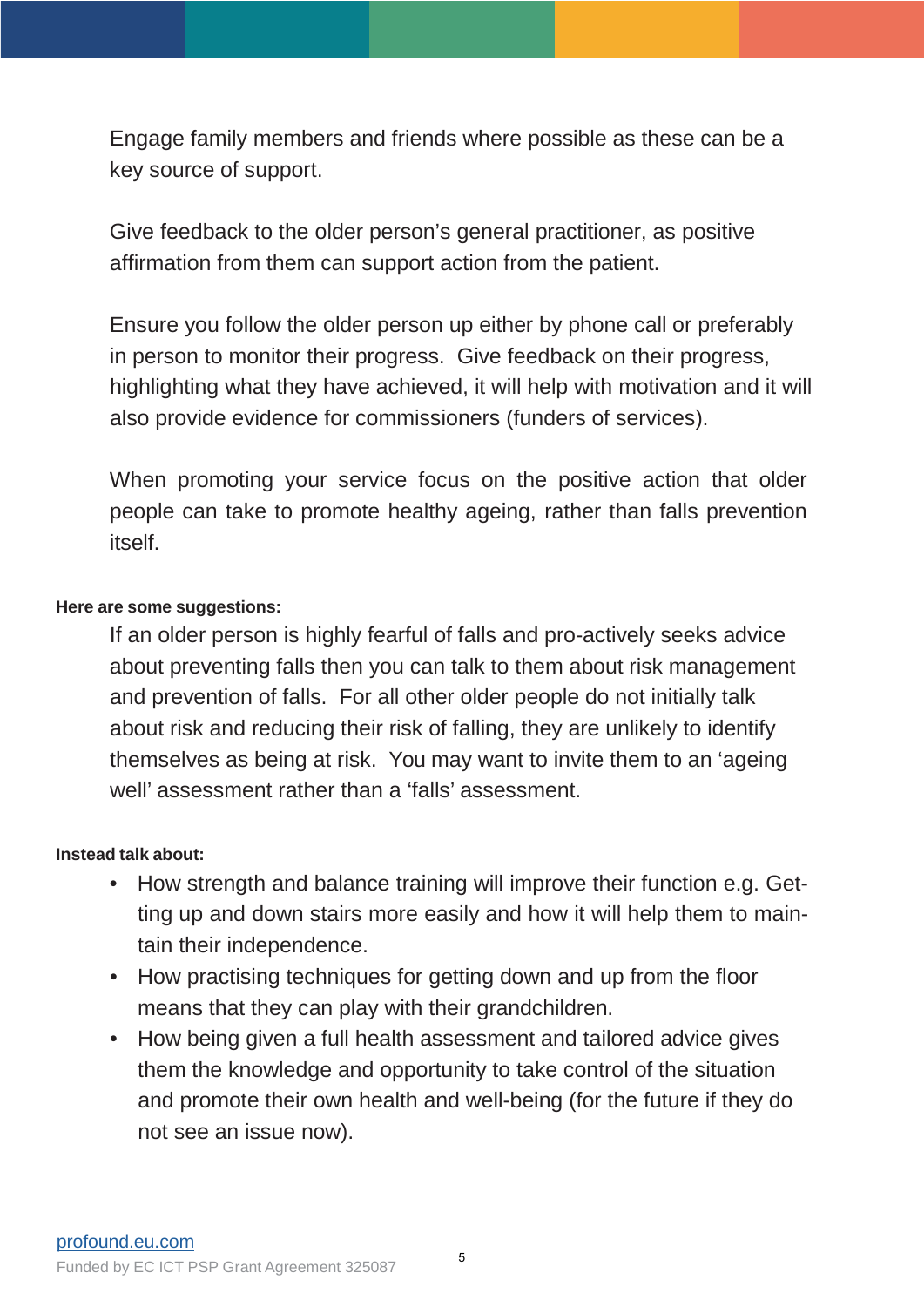- How interventions you can offer will help them to manage their health conditions e.g. osteoporosis, arthritis, Parkinson's, stroke.
- Consider getting other older adults who have had positive experiences of your service to share their thoughts and support others, peer support can be very effective.

## **What did not work?**

There is no evidence of an effect of cognitive behavioral interventions on the rate of falls. Trials testing interventions to increase knowledge and educate about fall prevention alone did not significantly reduce the rate of falls.

## **Links and Resources**

[profound.eu.com](http://profound.eu.com/)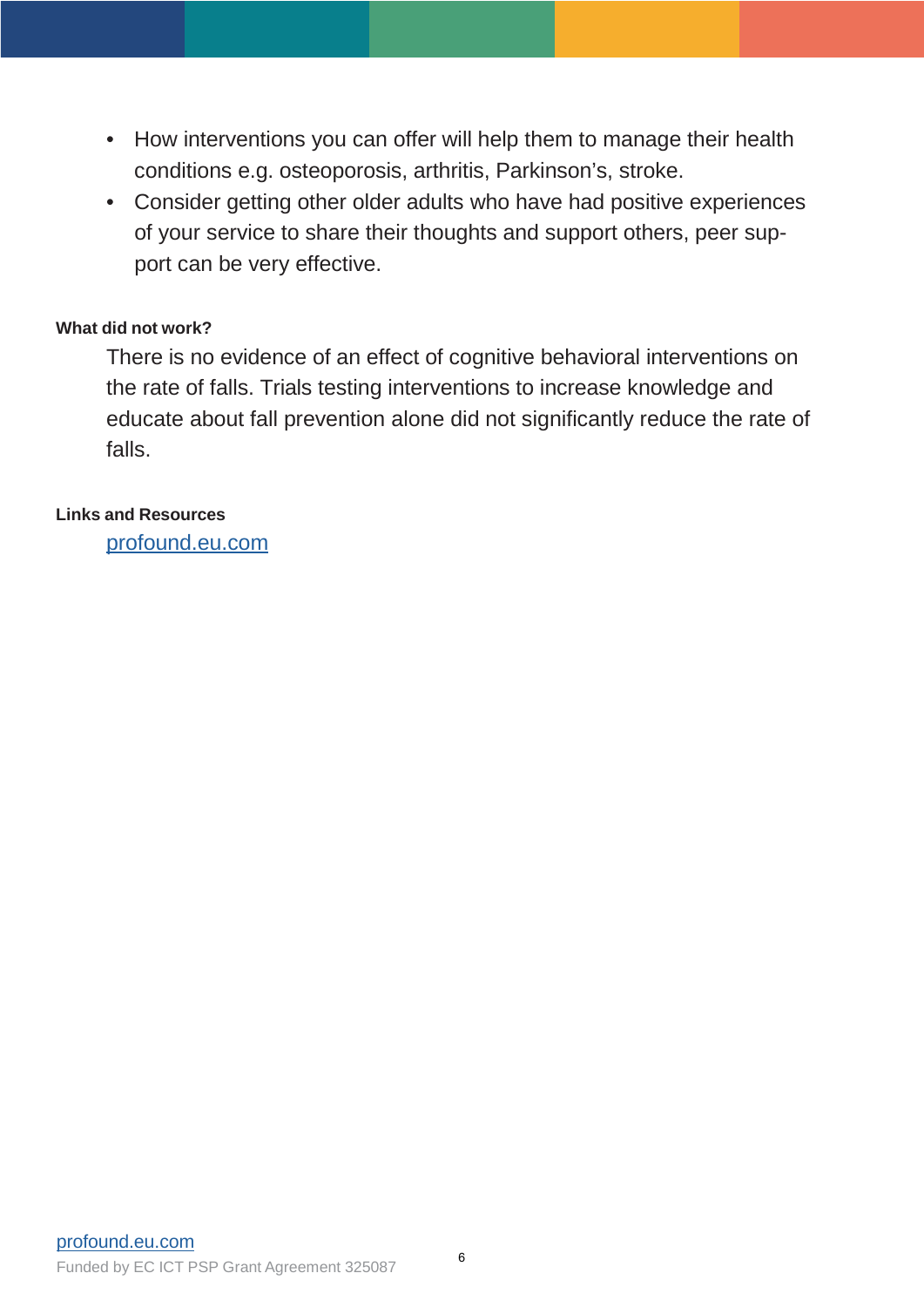## *References*

**Dorgo, S., King, G. A., Bader, J. O., & Limon, J. S. (2011).** Comparing the effectiveness of peer mentoring and student mentoring in a 35-week fitness programme for older adults. *Archives of Gerontology and Geriatrics,* 52(3), 344–349. doi:10.1016/j. archger.2010.04.007

**Gates, S., Fisher, J. D., Cooke, M. W., Carter, Y. H., & Lamb, S. E. (2008).** Multifactorial assessment and targeted intervention for preventing falls and injuries among older people in community and emergency care settings: systematic review and meta-analysis. *British Medical Journal (Clinical Research Ed.),* 336(7636), 130–133. doi:10.1136/ bmj.39412.525243.BE

**Gillespie, L. D., Robertson, M. C., Gillespie, W. J., Sherrington, C., Gates, S., Clemson, L. M., & Lamb, S. E. (2012).** Interventions for preventing falls in older people living in the community. *The Cochrane Database of Systematic Reviews,* 9, CD007146. doi:10.1002/14651858.CD007146.pub3

**Haran, M.J., Cameron, I.D., Ivers, R.Q., Simpson, J.M., Lee, B.B., Tanzer, M., Porwal, M., Kwan, M.M.S., Severino, C., & Lord, S.R. (2010).** Effect on falls of providing single lens distance vision glasses to multifocal glasses wearers: VISIBLE Randomised Controlled Trial. *British Medical Journal,* 25, 340. c2265. doi: 10.1136/bmj.c2265.

**Hawley-Hague, H., Horne, M., Campbell, M., Demack, S., Skelton, D. A., & Todd, C. (2013).** Multiple levels of influence on older adults' attendance and adherence to community exercise classes. *The Gerontologist,* 54(4), 599–610. doi:10.1093/geront/ gnt075

**Horne, M., Skelton, D., Speed, S., & Todd, C. (2010).** The influence of primary health care professionals in encouraging exercise and physical activity uptake among White and South Asian older adults: experiences of young older adults. *Patient Education and Counseling,* 78(1), 97–103. doi:10.1016/j.pec.2009.04.004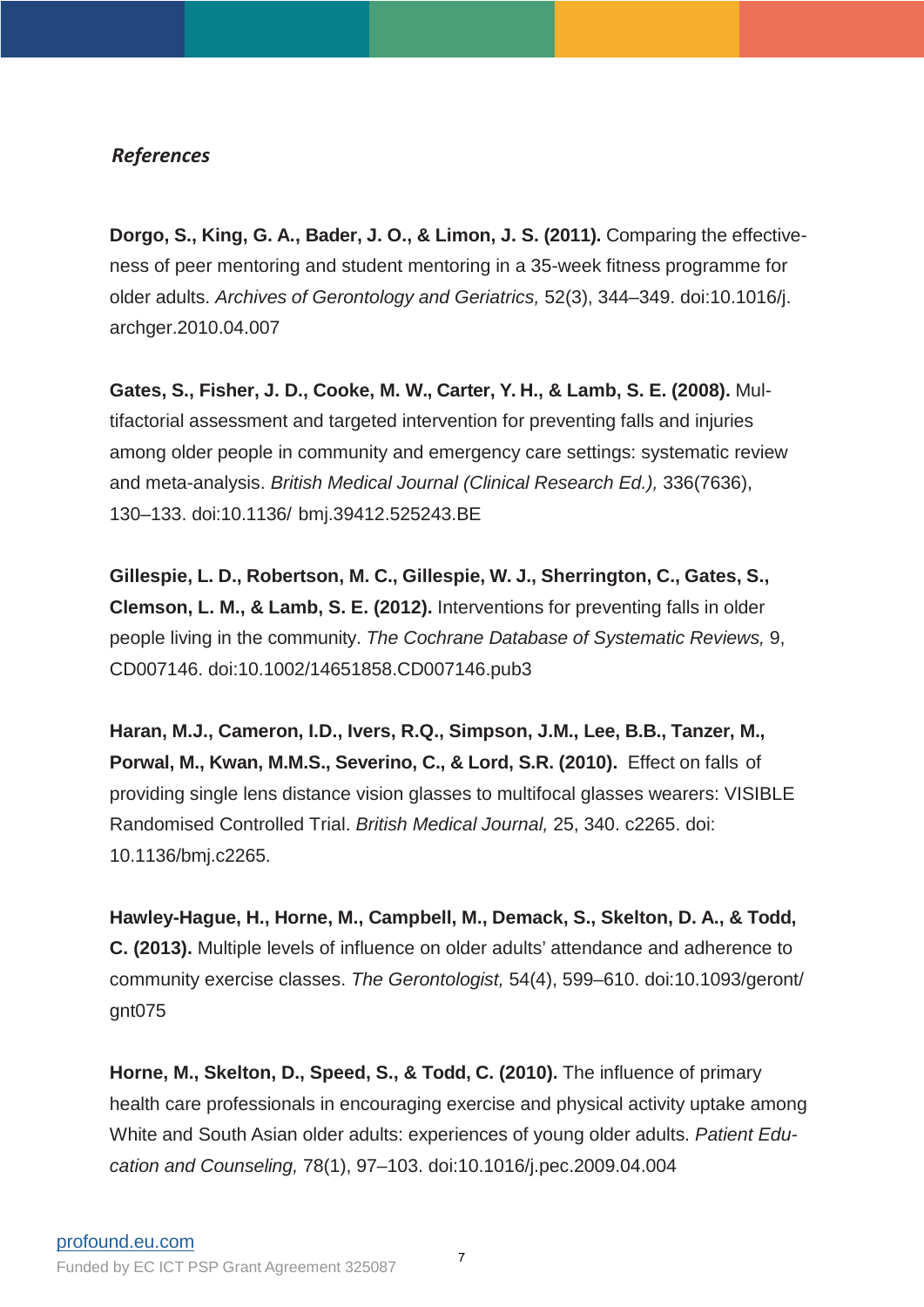**Laventure, R. M. E., Dinan, S. M., & Skelton, D. A. (2008).** Someone like me: increasing participation in physical activity among seniors with senior peer health motivators. *Journal of Aging and Physical Activity, (16), 76–7.*

**Fixsen, D., Scott. V., Blasé, K., Naoom, S., & Wagar, L. (2011).** When evidence is not enough: the challenge of implementing fall prevention strategies. *Journal of Safety Research,* 42(6), 419-22. doi: 10.1016/j.jsr.2011.10.002

**Sherrington, C., Whitney, J. C., Lord, S. R., Herbert, R. D., Cumming, R. G., & Close, J. C. T. (2008).** Effective exercise for the prevention of falls: a systematic review and meta-analysis. *Journal of the American Geriatrics Society,* 56(12), 2234– 2243. doi:10.1111/j.1532-5415.2008.02014.x

**Yardley, L., Donovan-Hall, M., Francis, K., & Todd, C. (2007).** Attitudes and beliefs that predict older people's intention to undertake strength and balance training. *The Journals of Gerontology. Series B, Psychological Sciences and Social Sciences,* 62(2), P119–125.

 **Yardley, L., Kirby, S., Ben-Shlomo, Y., Gilbert, R., Whitehead, S., & Todd, C. (2008).** How likely are older people to take up different falls prevention activities? *Preventive Medicine,* 47(5), 554–558. doi:10.1016/j.ypmed.2008.09.001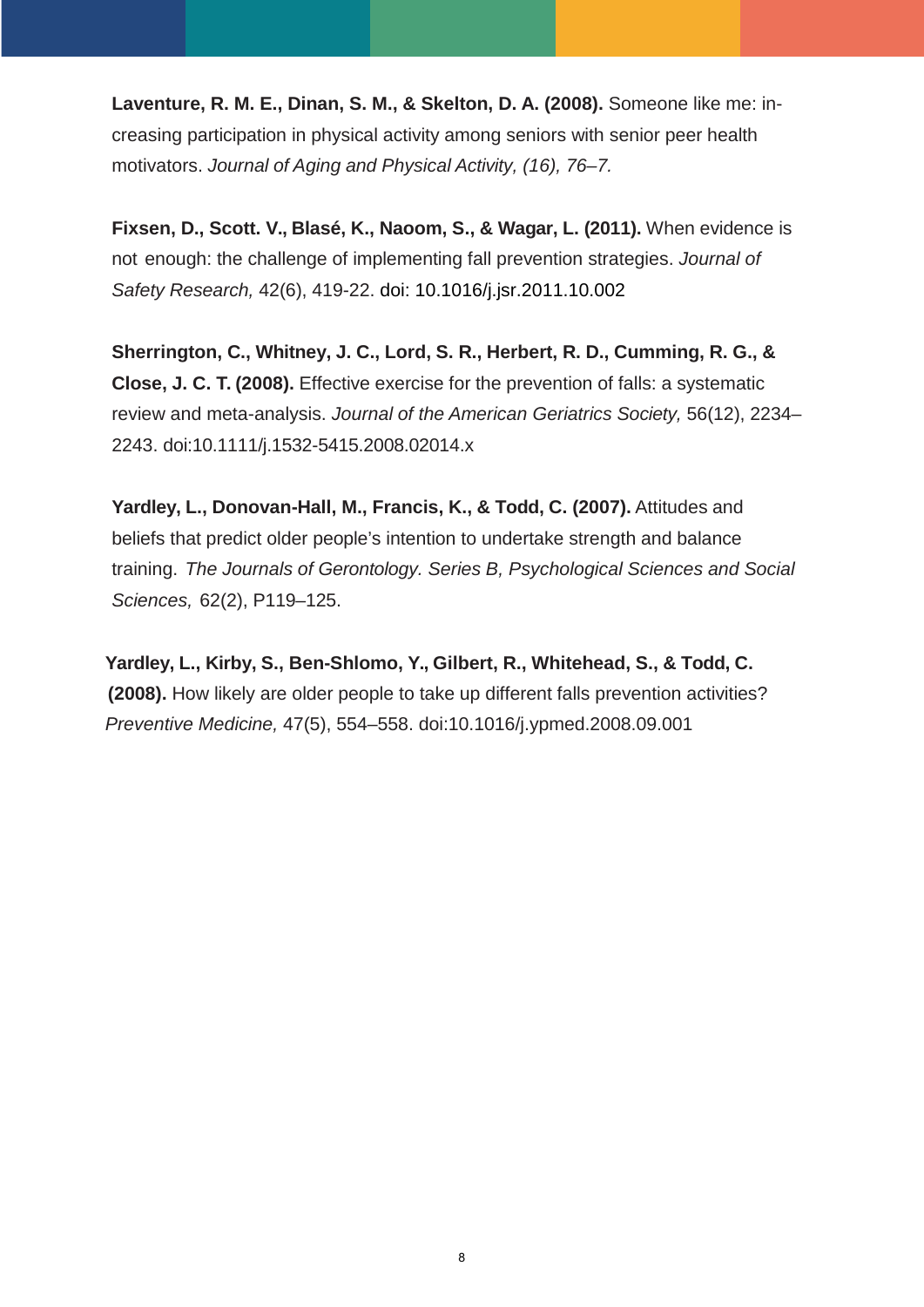# *Exercise*

Many older people experience balance deficits and a reduction in muscular strength and power, due to ageing and to medical conditions and impairments that make movement less appealing. Yet, these are the two most important modifiable falls risk factors and can be influenced by a regular exercise training programme. Programmes must be tailored to the individual, be intensive enough to challenge balance and increase strength, progress in intensity and challenge over time, and last a sufficient duration, in order to be effective and to reduce the risk of falls.

## **What works?**

Exercise is included in nearly all effective multiple interventions. To engage older people the emphasis should be primarily on strength and balance and healthy, active ageing and rather than falls prevention.

## **Programmes with multiple categories of exercise:**

Multiple-component group and home-based exercise programmes (e.g. evidence based programmes such as Otago, FaME, LiFE), usually containing at least balance and strength training, have been proven to reduce falls. Other categories of exercise that can be included in multicomponent exercise interventions include 3D training (constant repetitive unsupported movement through all three spatial planes) like Tai Chi and square stepping, general physical activity like walking groups, flexibility training or endurance training. The LiFE-programme comprises of balance and strength exercises embedded into daily activities of living and effectively reduces the rate of falls.

## **Exercise only interventions:**

Multiple-component group exercise (eg. FaME) significantly reduces rate of falls and risk of falling, as does multiple-component home-based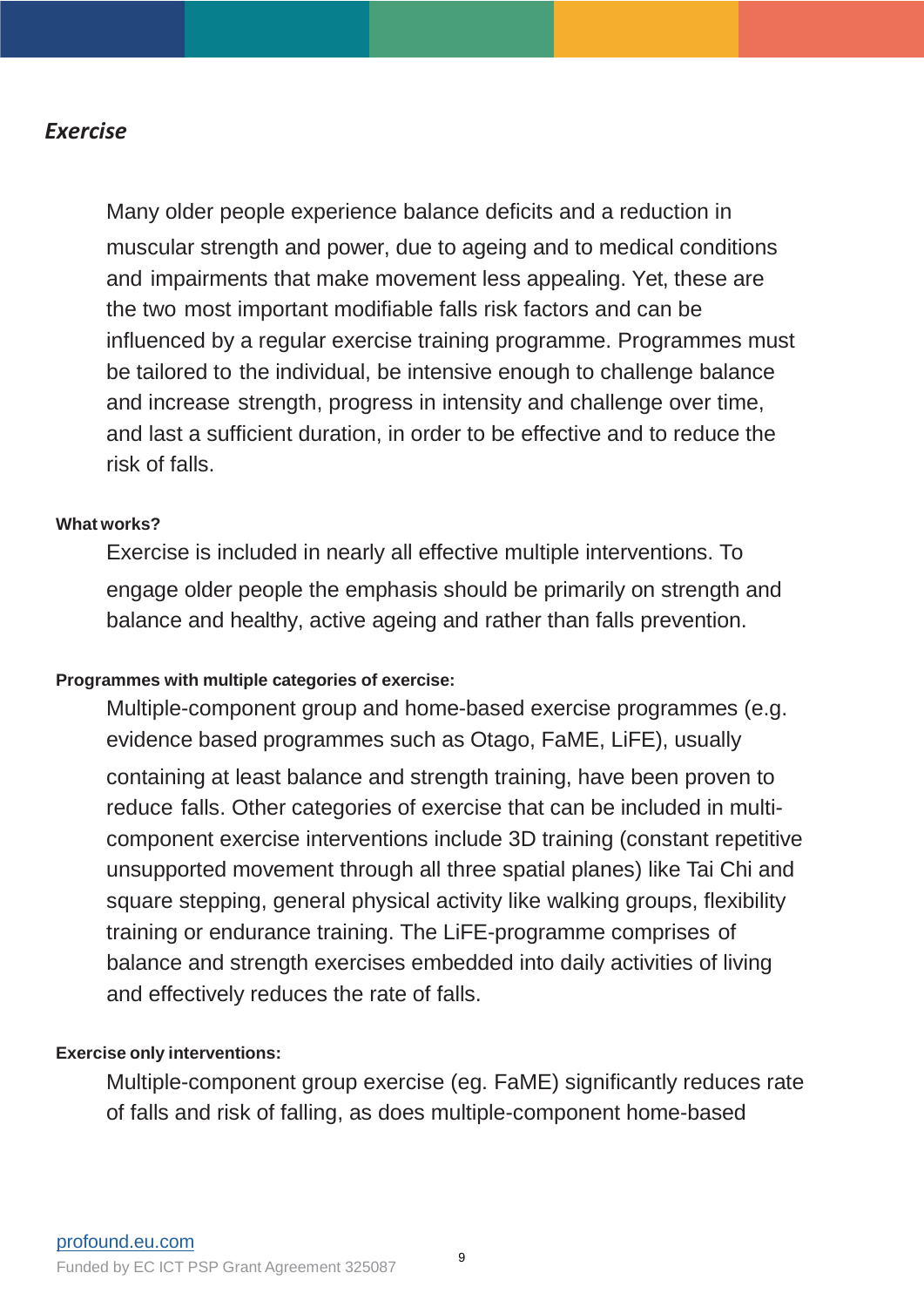exercise (eg. Otago, LiFE). For Tai Chi, the reduction in rate of falls bordered on statistical significance but Tai Chi does significantly reduce risk of falling.

The greatest relative effects of exercise on fall rates are seen in programmes that included a combination of a higher total dose of exercise (greater than 50 hours over the trial period) and challenging balance exercises (exercises conducted while standing in which people aimed to stand with their feet closer together or on one leg, minimize use of their hands to assist, and practice controlled movements of the center of mass) and did not include a walking program.

## **Multiple Interventions:**

A study with "multifaceted" podiatry (customised ortheses, footwear review, falls prevention education), including foot and ankle exercises has been demonstrated to be as effective for preventing falls in older people with disabling foot pain.

# **Who can help older people with exercise?**

Physiotherapists, sport scientists and specialist exercise instructors, who are appropriately trained in delivering falls prevention exercise programmes.

## **Assessment tools**

Participants should be carefully assessed before intervention to ensure the correct type of programme is chosen and that the programme is tailored to their needs.

Appropriate assessment tools should be chosen to show progress, eg.

- Berg Balance Scale to assess balance
- Timed Up and Go to assess balance and mobility
- Short Physical Performance Battery to assess balance and strength
- Senior Fitness Test to assess balance, strength and endurance
- FES-I to assess fear of falling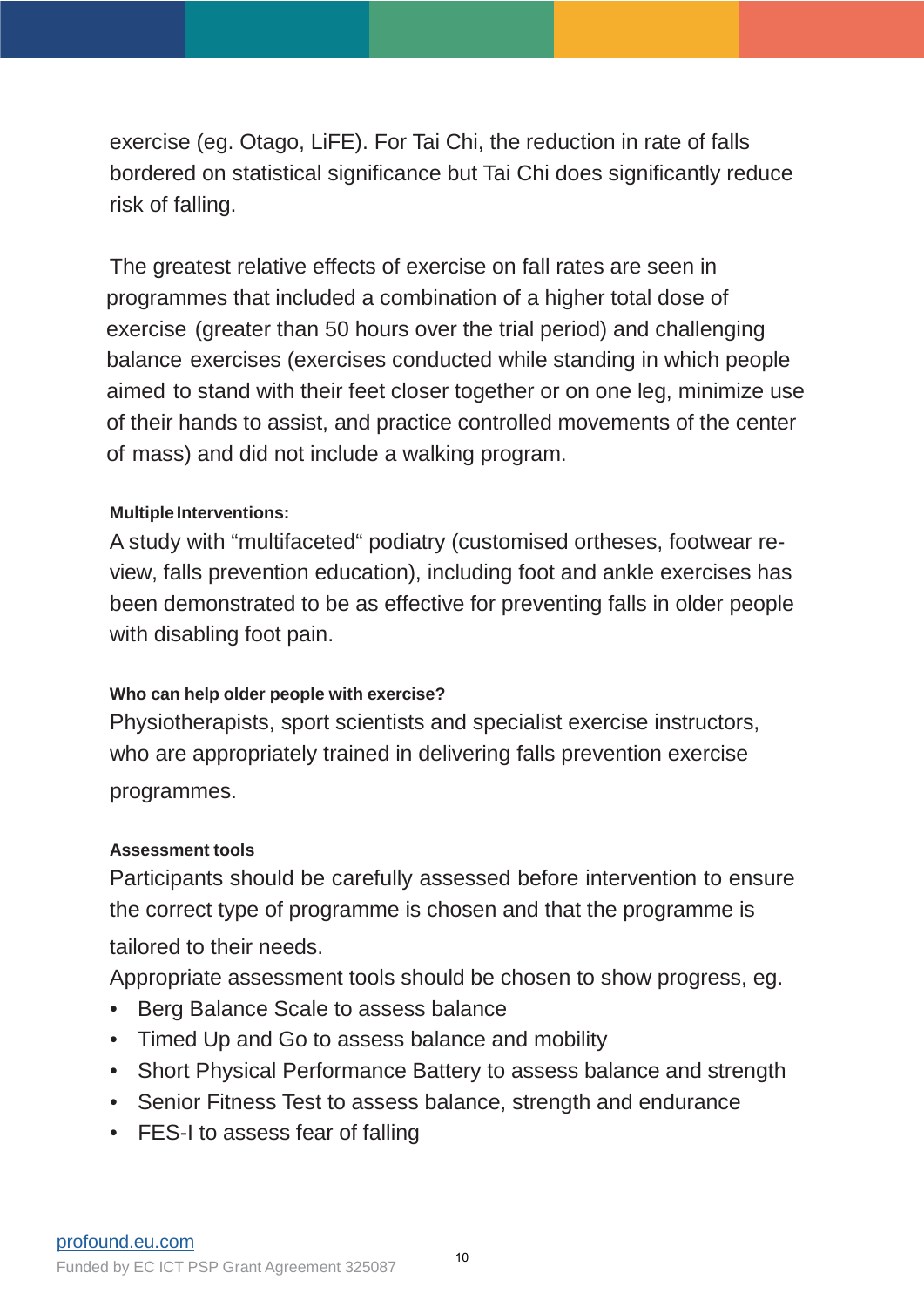## **What does not work?**

There is no evidence for chair-based exercises in reducing falls. Brisk walking is not recommended for those at high risk of falls and can increase risk of falls for older people. Programmes that are only delivered for a short period of time may increase confidence without sufficiently improving strength and balance and reducing risk.

## **Summary**

In order to be effective, exercise programmes must be challenging, progressive, at sufficient dosage and continued over time, they should:

- Focus on improving muscle strength/power of the lower limbs, ankles and feet
- Challenge balance in a standing position and/or gait (eg sideways, backwards walking)
- Exercise should be progressive and tailored to participants needs (help them to meet specific goals they have set, designed to consider health conditions).
- Be carried out 2-3 times a week
- At least 50 hours of strength and balance exercise should be carried out over a minimum of 3 months. Ideally exercise should be continued for maintenance of reduced risk.
- Be delivered by instructors specially trained in one of the following evidence based programmes (Regular contact and feedback from the instructor is helpful):

## **Evidence based programmes**

Otago Exercise Programme For the exercise booklet in a variety of languages please go to: p[rofound.eu.com/otago-exercise-program](http://profound.eu.com/otago-exercise-program)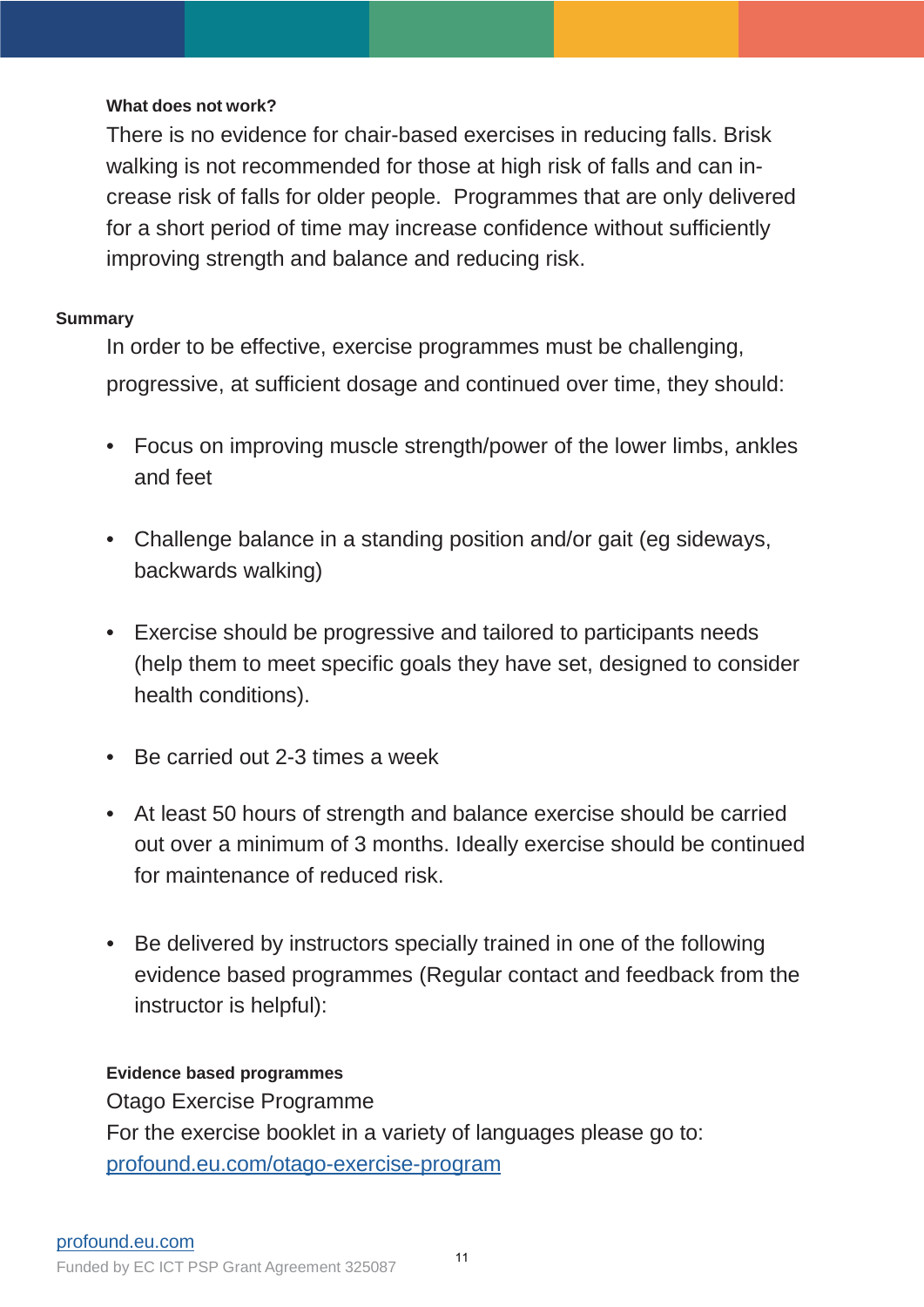For further information on the Otago Home Exercise Programme, visit [www.cdc.gov/homeandrecreationalsafety/pdf/](www.cdc.gov/homeandrecreationalsafety/pdf/cdc_falls_compendium_lowres.pdf) cdc falls\_compendium\_lowres.pdf

For information about Cascade Training in Otago across Europe, visit [profound.eu.com/about/wp5-best-practice-exercise](http://profound.eu.com/about/wp5-best-practice-exercise-regimen-net-)regimen-net- work-development

Falls Management Exercise programme (FaME) For the exercise booklet in a variety of languages please go to: [profound.eu.com/strength-and-balance-home-exercise-booklet](profound.eu.com/strength-and-balance-home-exercise-booklet-for-older-people-english)for-older-people-english

For further information on the FaME exercise programme, visit [www.cdc.gov/homeandrecreationalsafety/pdf/](www.cdc.gov/homeandrecreationalsafety/pdf/cdc_falls_compendium_lowres.pdf) cdc\_falls\_compendium\_lowres.pdf

Or [www.laterlifetraining.co.uk/fame-rationale-for-an-exercise-programme](www.laterlifetraining.co.uk/fame-rationale-for-an-exercise-programme-to-prevent-falls)to-prevent-falls

Lifestyle integrated Functional Exercise (LiFE) [profound.eu.com/life-lifestyle-integrated-functional-exercise-reducing](profound.eu.com/life-lifestyle-integrated-functional-exercise-reducing-falls-and-improving-function)falls-and-improving-function

Square stepping

For more information about this programme including the evidence base please go to: [square-step.org/en/home.html](http://square-step.org/en/home.html)

Tai Chi

You can find out more about Tai Chi, Taijiquan and Qigong across Europe, visit [taiji-europa.eu](http://taiji-europa.eu) and [www.tcfe.org](http://www.tcfe.org/)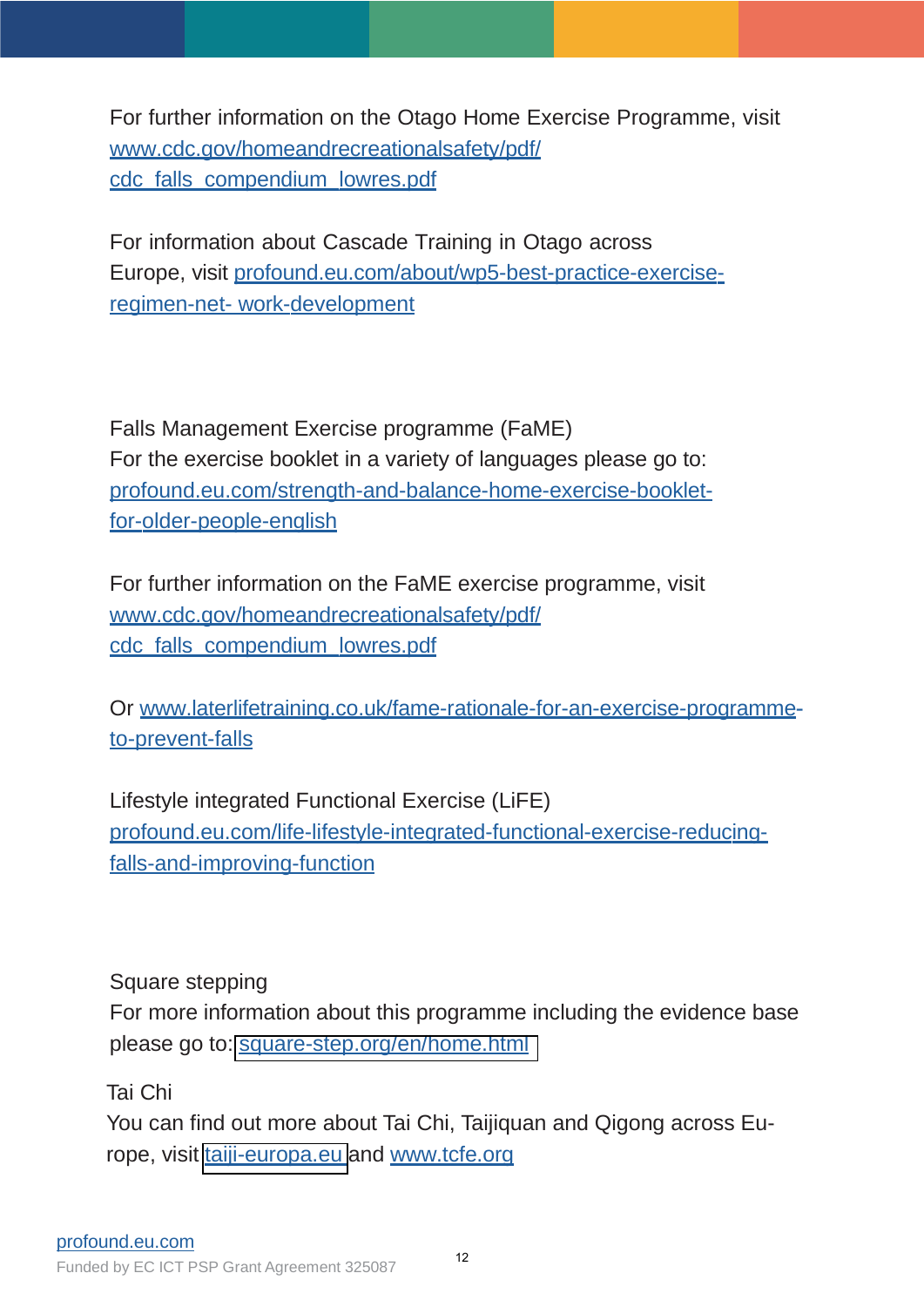## **Links and Resources**

Links related to exercise and falls

[profound.eu.com](http://profound.eu.com/)

[www.ageuk.org.uk/Documents/EN-GB/For-professionals/Research/](www.ageuk.org.uk/Documents/EN-GB/For-professionals/Research/Falls_Prevention_Guide_2013.pdf) Falls\_Prevention\_Guide\_2013.pdf

## **Other resources related to exercise and falls**

Gait, balance and functional training [http://profound.eu.com/video-clip-of-stronger-seniors-balance](http://profound.eu.com/video-clip-of-stronger-seniors-balance-exercise-program-english/)exercise-program-english/

Strength/resistance training [profound.eu.com/exercises-online-strengthening-video-english](http://profound.eu.com/exercises-online-strengthening-video-english)

Square Stepping Exercise [www.youtube.com/watch?v=IfCD7qB2l1k](http://www.youtube.com/watch?v=IfCD7qB2l1k)

**Assessments** [profound.eu.com/three-simple-assessment-tests-to-assess-the](profound.eu.com/three-simple-assessment-tests-to-assess-the-patients-risk-for-falling)patients-risk-for-falling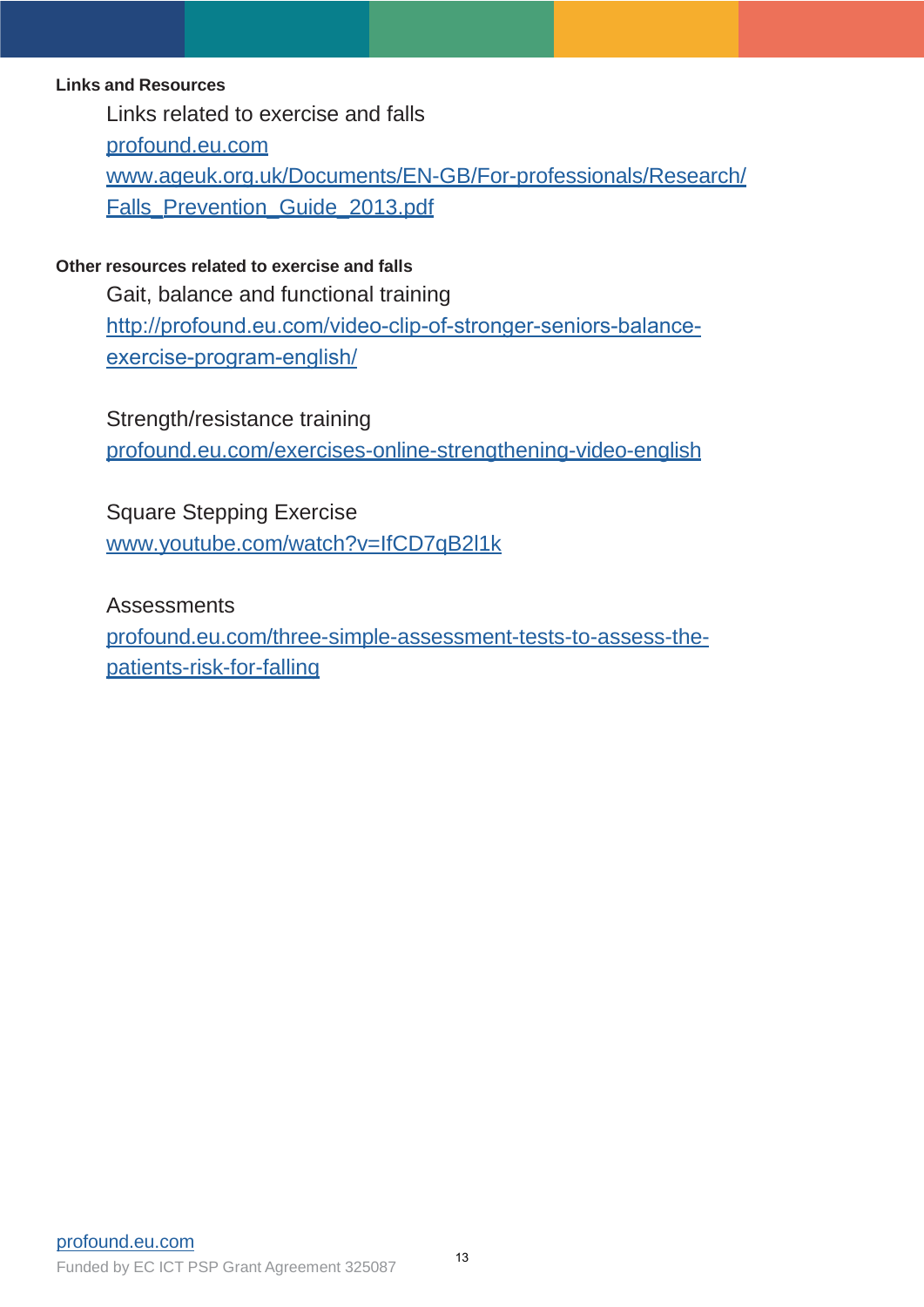## *References*

**Gillespie, L. D., Robertson, M. C., Gillespie, W. J., Sherrington, C., Gates, S., Clemson, L. M., & Lamb, S. E. (2012).** Interventions for preventing falls in older people living in the community. *The Cochrane Database of Systematic Reviews,* 9, CD007146. doi:10.1002/14651858.CD007146.pub3

**Sherrington, C., Tiedemann, A., Fairhall, N., Close, J.C., & Lord, S.R. (2011).** Exercise to prevent falls in older adults: an updated meta-analysis and best practice recommendations. *N S W Public Health Bull.* 22(3-4):78-83. doi: 10.1071/NB10056.

**Spink, M.J., Menz, H.B., Fotoohabadi, M.R., Wee, E., Landorf, K.B., Hill, K.D., & Lord, S.R. (2011).** Effectiveness of a multifaceted podiatry intervention to prevent falls in community dwelling older people with disabling foot pain: Randomised Controlled Trial. *British Medical Journal,*16,342. d3411. doi: 10.1136/bmj.d3411.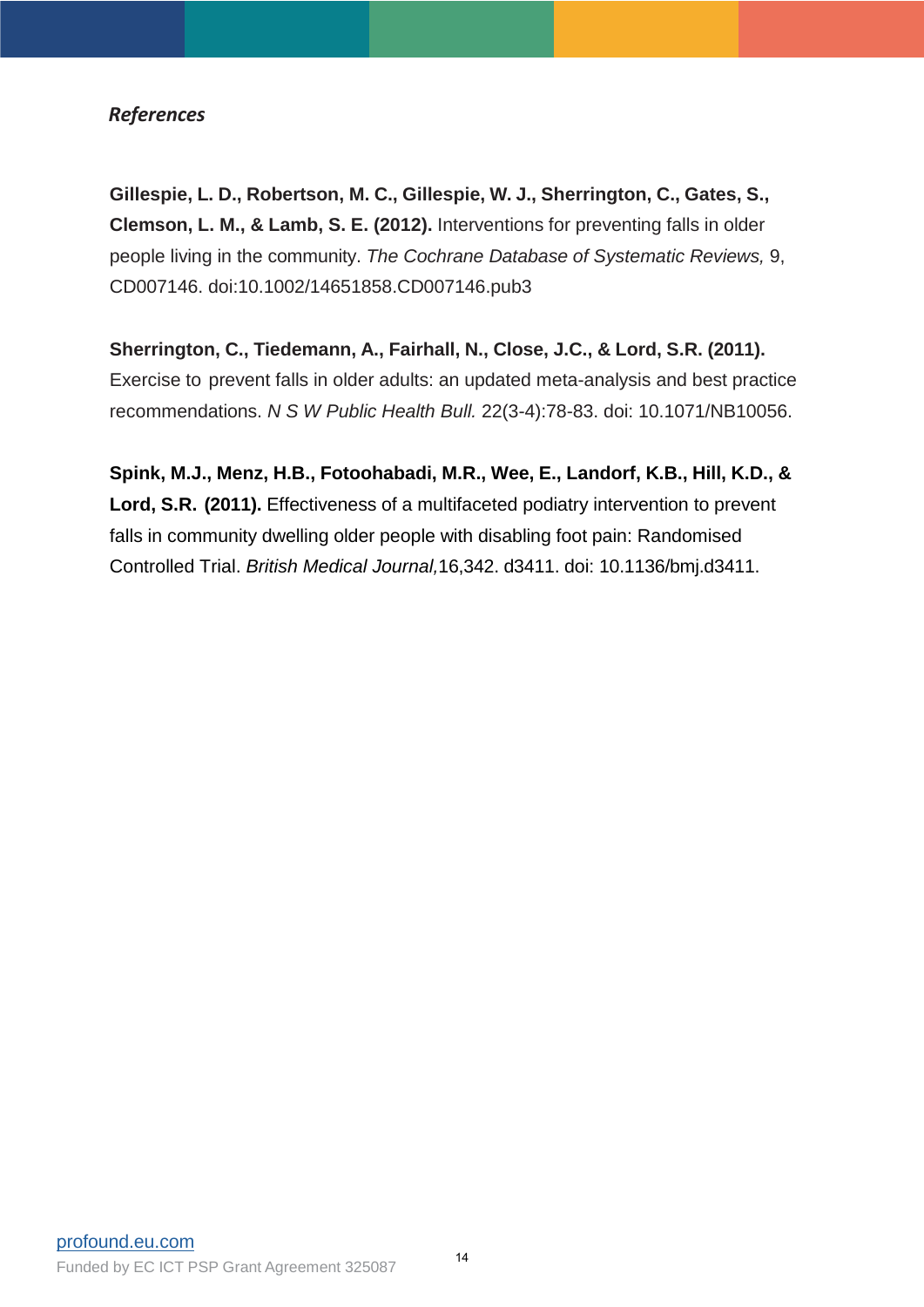# *Vision and falls*

Impaired or low vision is an independent risk factor for falls in older people and unfamiliar glasses with a new vision correction or impaired vision affected by medication can increase the risk of older people falling. Many eye diseases such as cataract, age related macular degeneration, glaucoma and vascular eye disease are common in older people. Age related loss of contrast sensitivity and depth perception can cause balance problems.

When regular wearers of multifocal glasses were given single lens glasses falls were significantly reduced in the subgroup that regularly took part in outside activities. Conversely, there was a significant increase in out- side falls in intervention group participants who took part in little outside activity. New environments and a change in glasses or first prescription of glasses can increase the risk of falls during the first weeks because of altered and unfamiliar vision. This highlights the education role that optometrists and ophthalmologists can play.

Cataracts have been associated with increased risk of falls and fall related injury. First eye cataract surgery is a successful treatment that has been shown to reduce the risk of falling and fall related injuries.

Age related macular degeneration (AMD) is the most common form of age related vision loss in Europe. Currently there is no curative treatment for dry AMD, however compensating strategies have been tested. In people with very low vision and macular degeneration home visits by occupational therapists have been shown to reduce falls. A key element is the adaptation of the home environment and behavioural strategies for safe negotiation of the internal and external environment.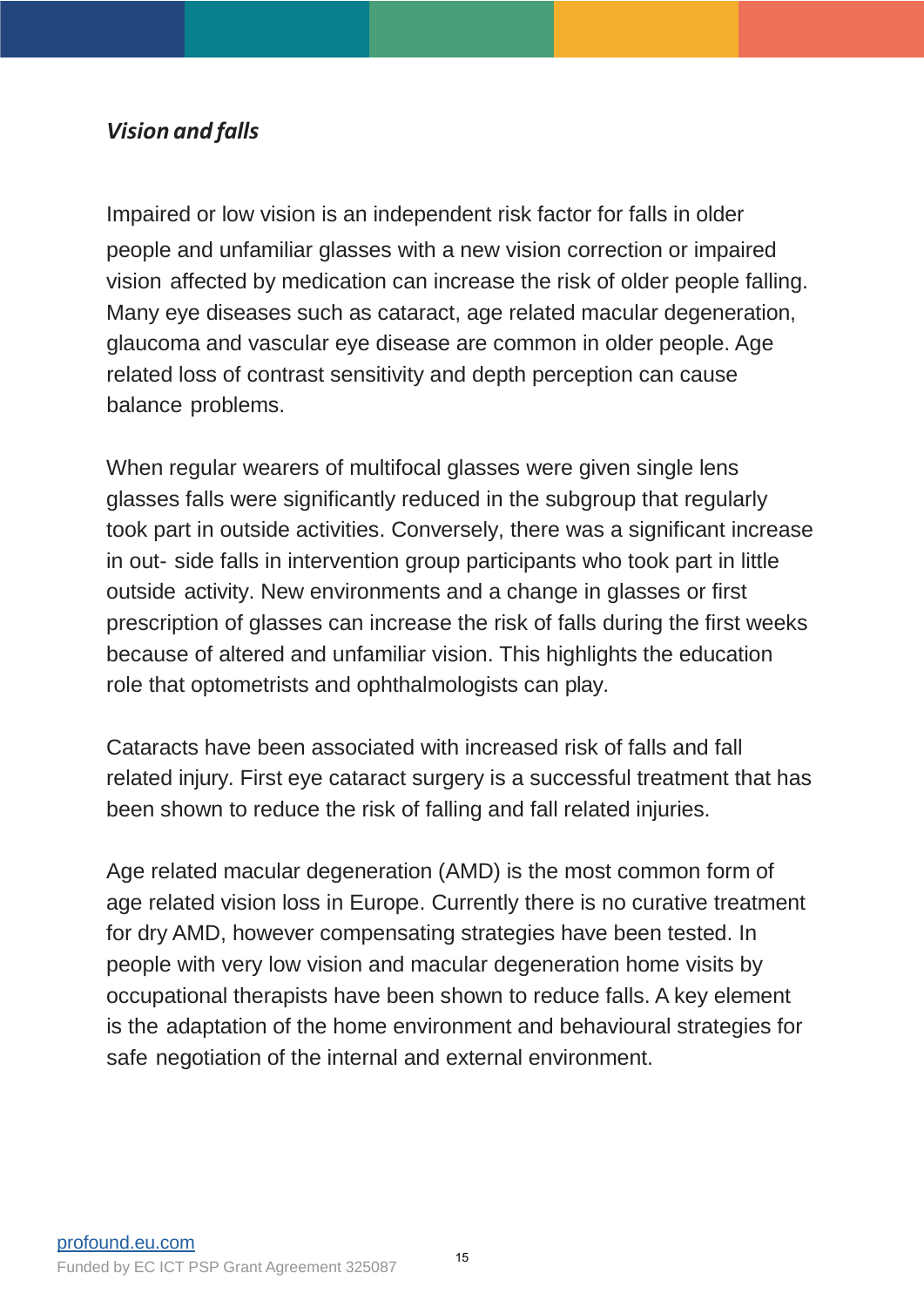For patients suffering from glaucoma, diabetes and/or vascular eye disease or vision loss such as hemianopia no specific fall prevention programs have been tested so far. The treatment should be coordinated using best clinical practice and vision rehabilitation principles.

# **What works?**

- Identifying new visual problems and ensuring spectacles are appropriate by testing visual acuity and glasses prescription every year
- Cataract surgery
- Occupational therapy
- Home safety and behavioural modifications for older people with very low vision such as AMD

# **Caution**

- During the first days and weeks after a vision correction (e.g. new or changed prescription of eyeglasses or following cataract surgery) risk of falls can increase
- Using multifocal or bifocal lenses in new environments can increase the risk of falls
- There can be side effects of medication affecting visual acuity or adaptation

# **Who can help older people with their vision**

- Ophtalmologists
- Optometrists
- Occupational therapist

# **Assessment tools**

- Eye chart for testing visual acuity (e.g. Snellen chart)
- Melbourne Edge Test (MET) for testing contrast sensitivity

# **Links and Resources**

[profound.eu.com](http://profound.eu.com/)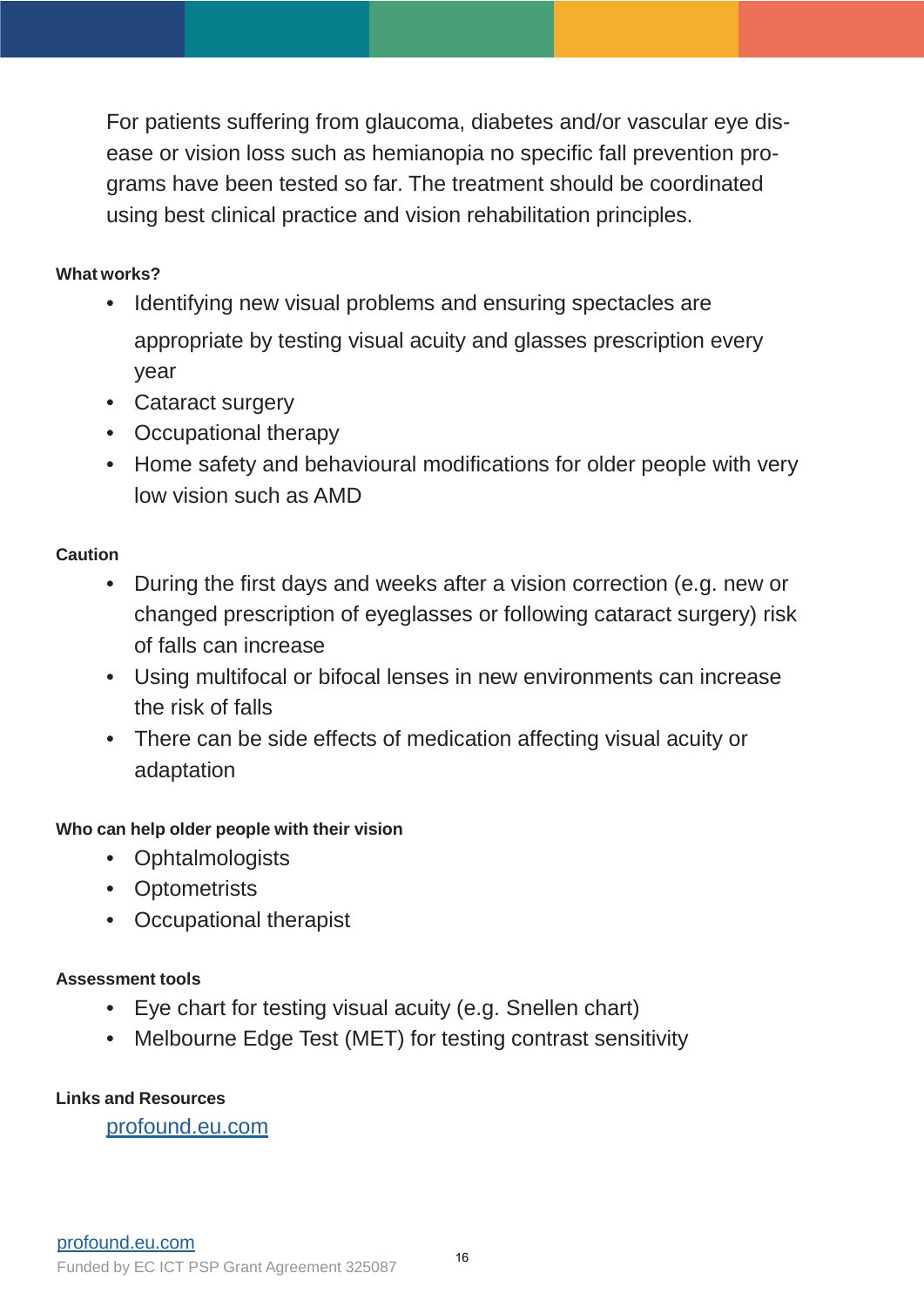## *References*

**Gillespie, L.D., Robertson, M.C., Gillespie, W.J., Sherrington, C., Gates, S., Clemson, L.M., & Lamb, S.E. (2012).** Interventions for preventing falls in older people living in the community. *The Cochrane Database of Systematic Reviews,* 9, CD007146. doi:10.1002/14651858.CD007146.pub3

**Lord, S.R., Smith, S., & Menant, C.J. (2010).** Vision and Falls in Older People: Risk Factors and Intervention Strategies. *Clinics in Geriatric Medicine,* 26(4):569-81.doi: 10.1016/j.cger.2010.06.002.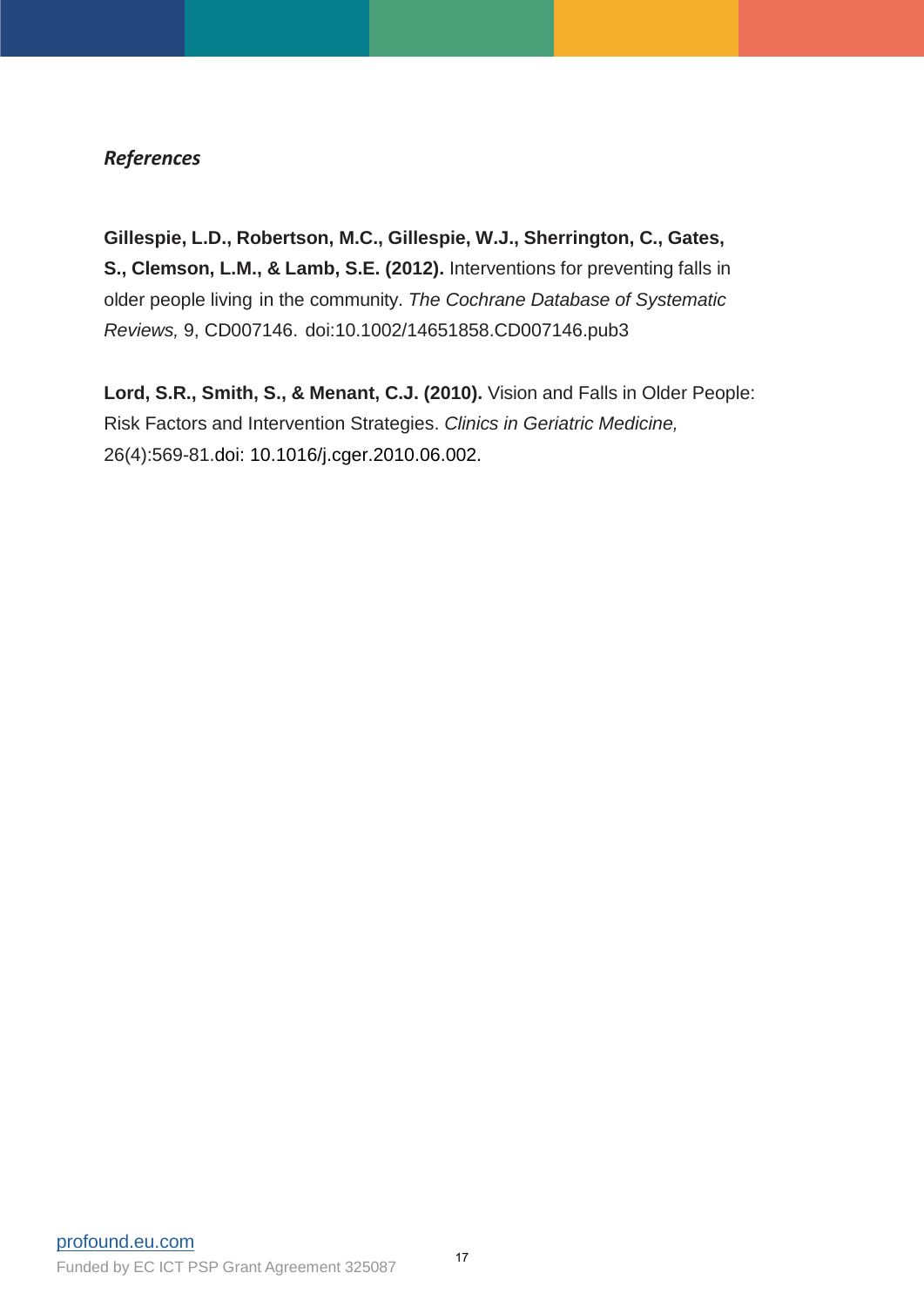# *Bonehealth*

In older people, bone health is an important risk factor for fractures. Osteopenia and Osteoporosis, characterised by low bone mineral density (BMD), lead to bone fragility. Low vitamin D status is associated with a variety of negative skeletal consequences including osteomalacia, Reduced BMD, impaired calcium-absorption and secondary hyperparathyroidism. Falls risk should be taken into consideration when assessing whether or not to commence medication for osteoporosis. Bone health and fracture risk should be considered in a falls assessment.

## **What works?**

Vitamin D (see factsheet vitamin D) and calcium supplementation is effective in reducing bone loss, falls and osteoporotic fractures:

- Vitamin D (1000-2000 IU/day; target levels: 50 nmol/L)
- Calcium (1000 to 1500 mg/day; if possible by nutrition intake, rather than tablets)

# **Nutrition/ lifestyle:**

- Adequate calorie intake (Body Mass Index > 20 kg/m<sup>2</sup>)
- 1 g/kg body weight of protein per day
- Sufficient nutritional intake of Vitamin B12 (2,4 µg/day) and folic acid (400 µg/day)
- Cessation from smoking

Consideration of withdrawal of medication altering bone-health:

• Such as, glucocorticoids, glitazones, proton-pump inhibitors and antiepileptics in consultation with your doctor

Evidence-based anti-osteoporotic drugs (Bisphosphonates, denusomab,

strontium ranelate, parathyroid hormone peptides):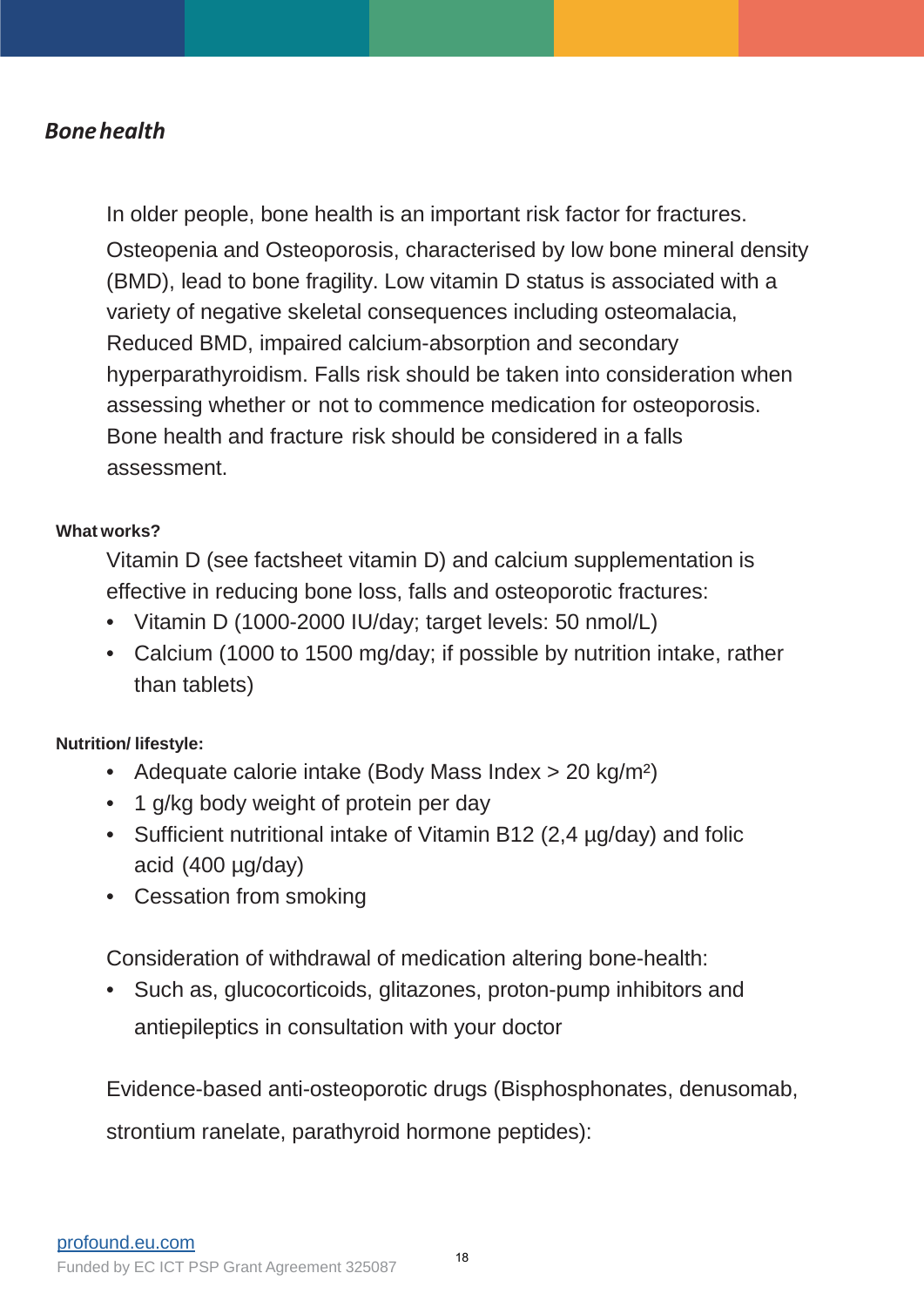Reduce the risk of vertebral fracture when given with calcium and vitamin D supplements.

Recommended for (see clinical guidelines in resources section or local Osteoporosis guidelines):

- Women with a prior fragility fracture, who should be considered for treatment without the need for further risk assessment
- Fragility vertebral fractures (single level 2 or 3 [moderate to severe], multiple level 1-3 [mild to severe])
- Fragility pertrochanteric fracture
- Fragility femoral neck fracture and T-score < -2,0 SD
- Therapy with glucocorticoids over  $>$  3 month and T-score  $<$  -1,5 SD or fragility vertebral fractures
- Femoral neck T-score  $\leq$  to  $-2.5$  SD (dependent on age and gender)

Identification and treatment of secondary causes of bone loss e.g. hypogonadism (low testosterone levels), reducing glucocorticoid medications, reducing alcohol consumption

Bone-health exercise programmes combined with fall prevention/exercise (see factsheet Exercise and Falls):

- Meta-analysis results suggest a relatively small statistically significant, but possibly important, effect of exercise on bone density compared with control groups. Exercise has the potential to be a safe and effective way to avert bone loss and reduce the risk of fracture
- Require a duration of 12 month and weight-bearing components to show effects on bone mineral density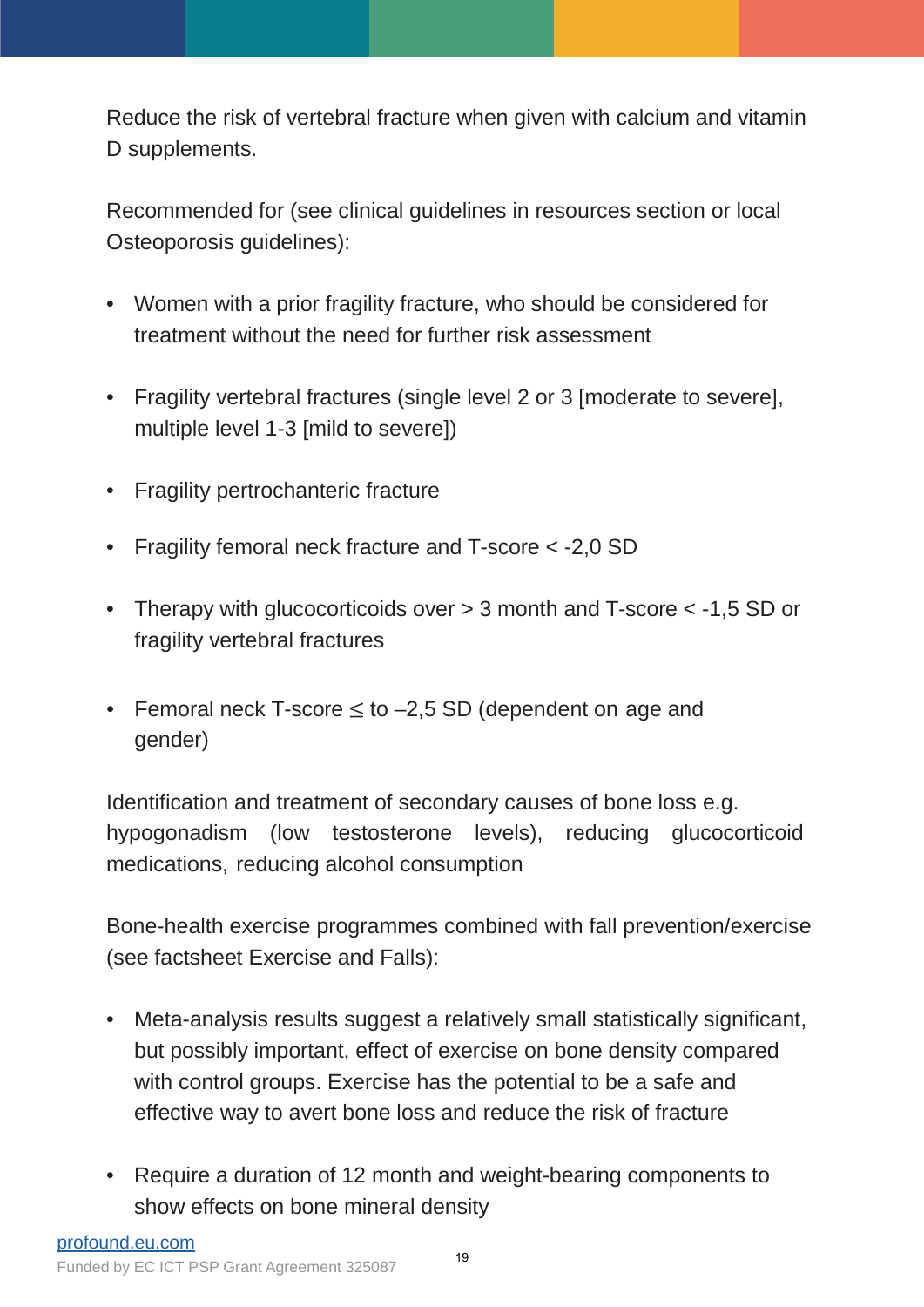- Weight-bearing components are successful in proven osteoporosis and / or after fractures
- Weight-bearing and resistance training with challenging balance exercises enhance bone and muscle health and improve functional ability
- A combination of weight-bearing impact exercise (jogging, stair-climbing, jumping activities) and progressive resistance training (PRT) is effective for maintaining bone mineral density (BMD) and preventing bone loss at clinically relevant sites such as the hip and spine

# **Who can help older people with impaired bone health?**

- General physician, geriatrician, bone health specialist / endocrinologists/specialist osteoporosis nurse
- Consulting pharmacist
- Physiotherapists, sport scientists and exercise instructors, who are appropriately trained in delivering bone health and falls prevention exercise programs

# **Assessment tools**

- European and/or national guidance for osteoporosis
- Bone mineral density (BMD) using dual-energy X-ray absorptiometry (DXA)
- X-ray (thoracic and lumbar spine) if vertebral fractures are suspected after clinical examination
- World Health Organization's Fracture Risk Assessment Tool (FRAX®)
- QFracture<sup>®</sup>, which uses falls risk in the algorithm
- Blood testing for differential diagnosis and specific treatment

# **Caution**

Non-adherence to treatment with specific anti-osteoporosis drugs is a substantial problem. Medication can be inconvenient to take and unpleasant. Recommendation to monitor adherence.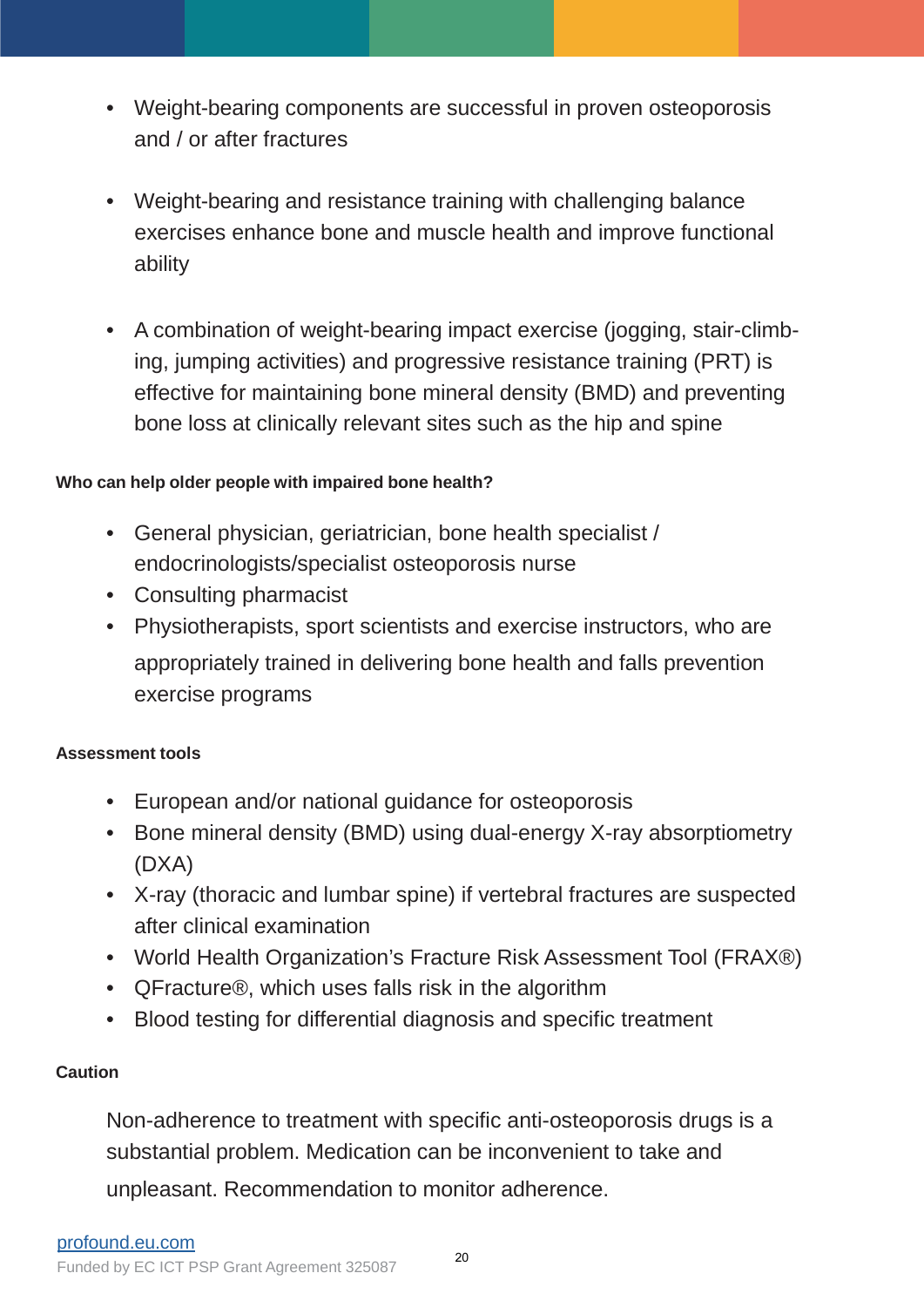## **Links and Resources**

Links related to bone-health [www.iofbonehealth.org/europe-guidelines](http://www.iofbonehealth.org/europe-guidelines)

The WHO fracture risk assessment tool: [www.shef.ac.uk/FRAX](http://www.shef.ac.uk/FRAX)

QFracture risk tool: [www.qfracture.org](http://www.qfracture.org/)

[www.nice.org.uk/guidance/ta160](http://www.nice.org.uk/guidance/ta160)

[www.nice.org.uk/guidance/cg146](http://www.nice.org.uk/guidance/cg146)

Also see guidelines on osteoporosis collected at p[rofound.eu.com/guidelines/](http://profound.eu.com/guidelines/)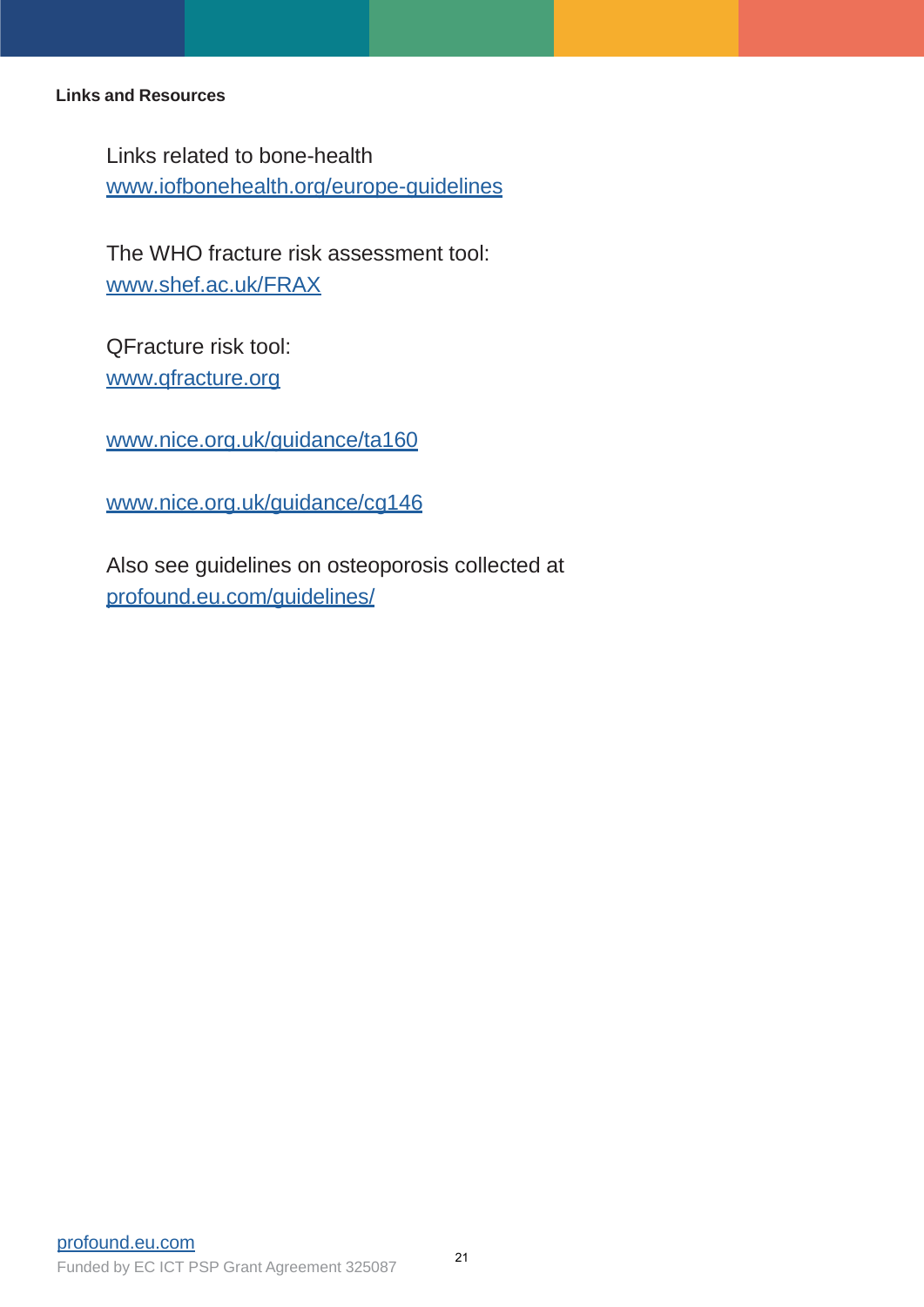## *References*

**Edwards, M.H., Jameson, K., Denison, H., Harvey, N.C., Sayer, A.A., Dennison, E.M., & Cooper, C. (2013).** Clinical risk factors, bone density and fall history in the prediction of incident fracture among men and women. *Bone,* 52(2), 541– 547. doi:10.1016/j.bone.2012.11.006.

**Gomez, F., Curcio, C. L., Suriyaarachchi, P., Demontiero, O., & Duque, G. (2013).**  Differing approaches to falls and fracture prevention between Australia Health Quality Ontario. (2008). Prevention of falls and fall-related injuries in community-dwelling seniors: an evidence-based analysis. *Ontario Health Technology Assessment Series,* 8(2), 1–78.

**Kanis, J.A., McCloskey, E.V., Johansson, H., Cooper, C., Rizzoli, R., & Reginster, J-Y. (2013).** European guidance for the diagnosis and management of osteoporosis in postmenopausal women. *Osteoporos Int,* 24(1), 23-57. *DOI 10.1007/s00198-012-2074-y*

**Rizzoli, R., Bruyere, O., Cannata-Andia, J. B., Devogelaer, J.-P., Lyritis, G., Ringe, J. D., Vella, B., & Reginster, J-Y. (2009).** Management of osteoporosis in the elderly. *Current Medical Research and Opinion,* 25(10), 2373–2387. doi:10.1185/03007990903169262

**Howe, T.E., Shea, B., Dawson, L.J., Downie, F., Murray, A., Ross, C., Harbour, R.T., Caldwell, L.M. Creed, G. (2011).** Exercise for preventing and treating osteoporosis in postmenopausal women. *The Cochrane Database of Systematic*  Reviews, Issue 7. Art. No.: CD000333. doi: 10.1002/14651858.CD000333.pub2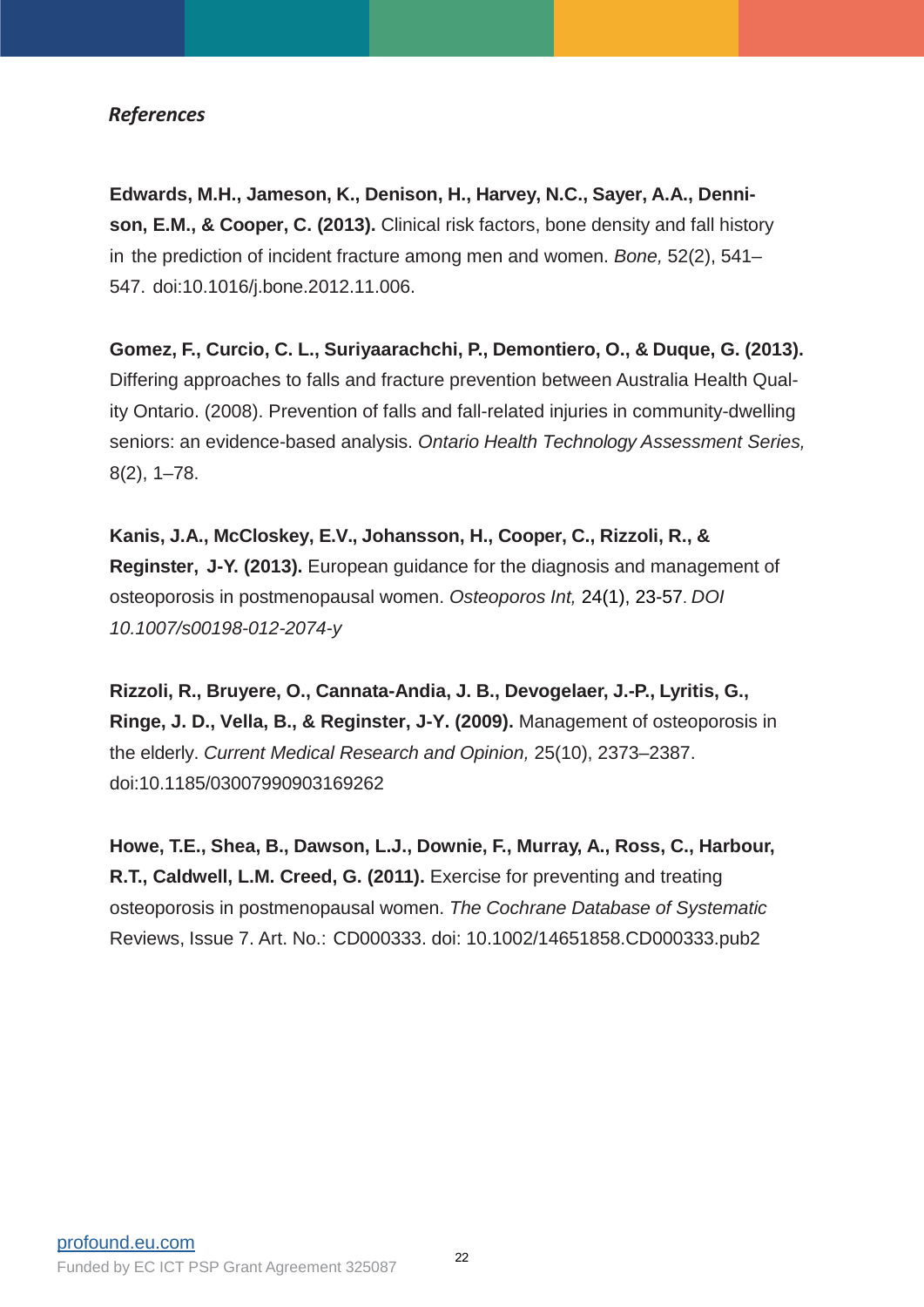# *Vitamin D*

Low blood levels of vitamin D are associated with falls and some fall-related fractures. In many industrialised countries older people have modest to severe vitamin D deficiency. More than 70% of people in their 80s living in northern Europe suffer from vitamin D deficiency. This is caused by a combination of factors, such as nutritional deficiency, reduced renal function and skin atrophy. It is aggravated by a reduced sun exposure either through being housebound or institutionalised, seasonal lack of sun exposure due to weather (especially autumn/ winter) and lack of sunlight because of cultural factors (clothing which covers the skin from the sun). Severe vitamin D deficiency causes myopathy, loss of muscle strength and reduced bone health. Moderate deficiencies are linked to osteoporosis and impaired balance.

## **What works?**

Taking vitamin D supplements may be effective in reducing falls in people with low blood levels of vitamin D. Maintaining adequate vitamin D levels, especially during winter, can be achieved through:

- Adequate sun exposure (face and arms), without sunscreen, of about 30 min in the middle of the day (depending on clothing, skin type, latitude and season). Longer periods should be avoided to limit the risk of skin cancer.
- Adequate nutritional intake from cod liver oil and fatty fish such as salmon, tuna or mackerel, beef liver, eggs, sardines and mushrooms
- When endogenous synthesis is missing (vitamin D from sun exposure), adequate vitamin D intake is estimated as 800 IU per day
- Supplementation with cholecalciferol for those at high risk of deficiency may require higher doses and should be discussed with the physicians.
- Supplementation can be taken as a weekly dose in drop form or a daily dose as a sweet. Both options are particularly suitable for older people in longterm care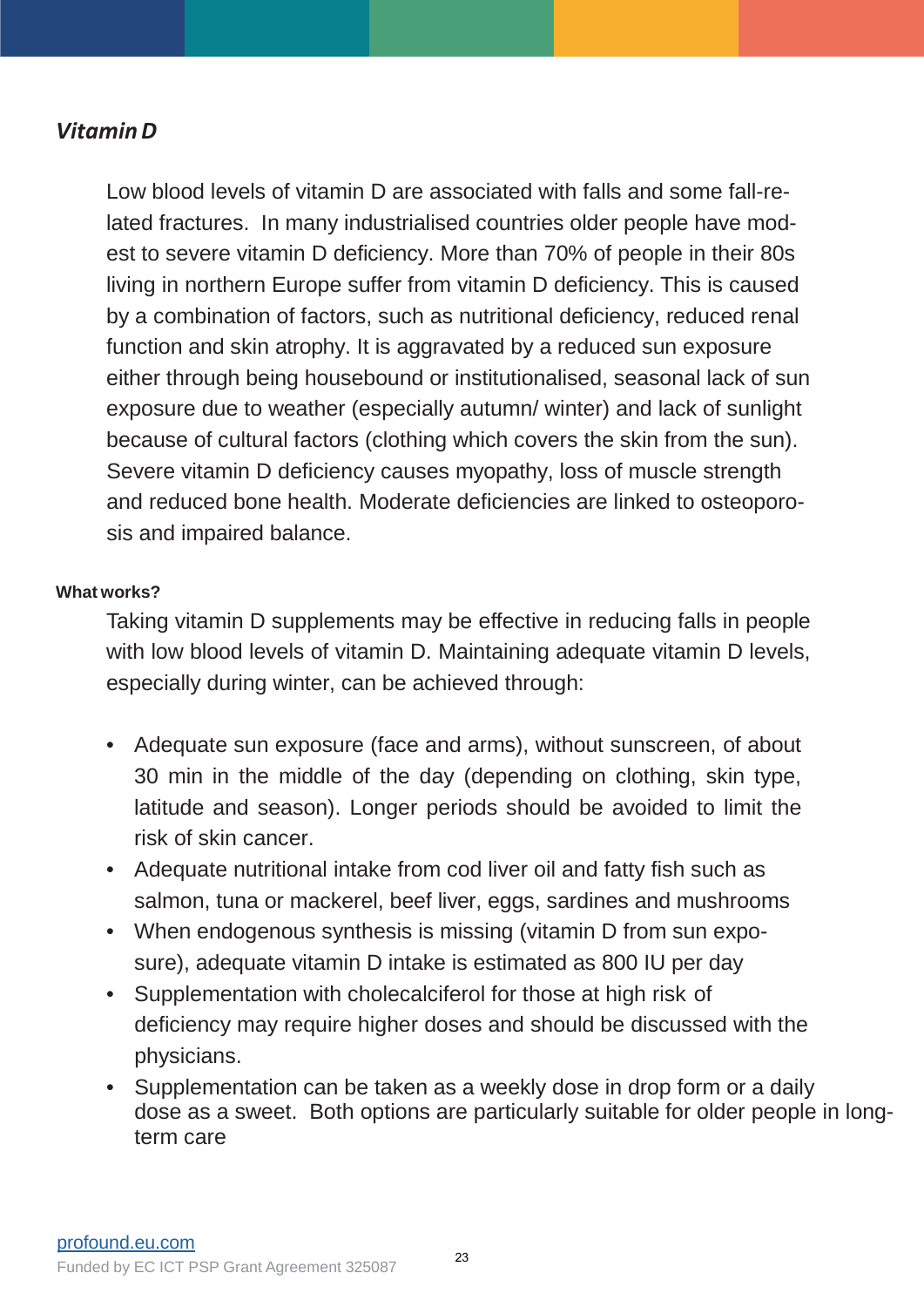## **Caution**

- Overdosage of cholecalciferol is possible (but rare), leading to hypercalcaemia.
- Calcium levels must be monitored after four weeks to identify hypercalcemia and possible hyperparathyroidism
- Large doses of cholecalciferol should not exceed 30,000 IU per week and should not be given for more than 10 weeks for a total of 300,000 IU.
- Check for contraindications
- Relevant reduction of dermal vitamin D synthesis through sun protection.

# **Who can help older people with their low vitamin D levels**

- General physician
- Geriatrician
- Bone health specialist /endocrinologist
- Consulting pharmacist

# **Assessment tools**

Blood levels of vitamin D (Target: Serum-25-Hydroxy-Vitamin D > 20 ng/ ml (50 nmol)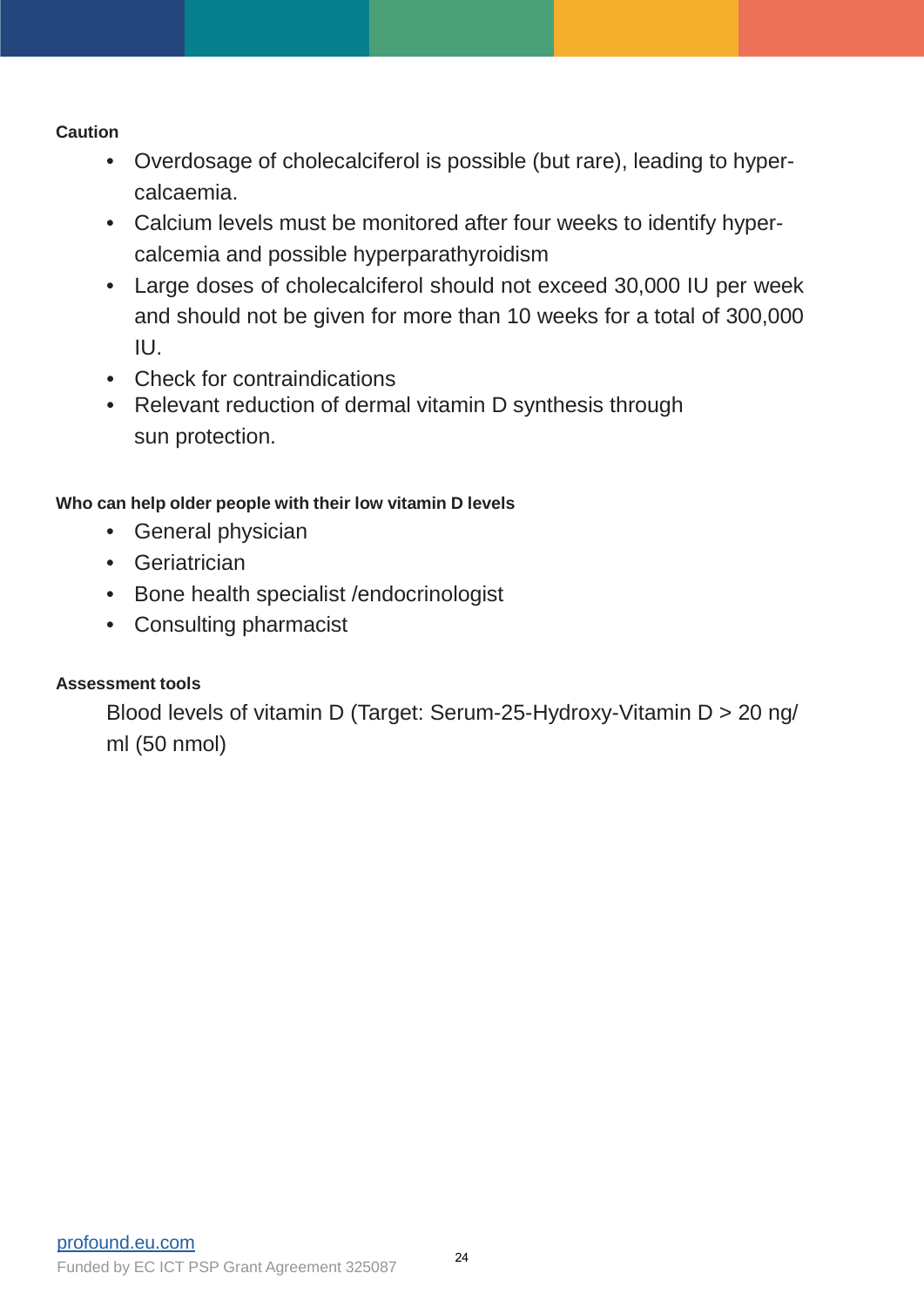## *References*

**American Geriatrics Society workgroup on Vitamin D supplementation of older adults. (2014).** Recommendations Abstracted from the American Geriatrics Society Consensus Statement on Vitamin D for Prevention of Falls and Their Consequences. *Journal of American Geriatric Society,* 62 (1), 147–152. doi: 10.1111/jgs.12631

**Avenell, A., Gillespie, W.J., Gillespie, L.D., & O' Connell, D. (2009).** Vitamin D and vitamin analogues for preventing fractures associated with involutional and postmenopausal osteoporosis. *TheCochrane Database Systematic Review,* Issue 2. Art. No.: CD000227. doi.org/10.1002/14651858.CD000227.pub4

**Bischoff- Ferrari, H.A., Dietrich, T., Orav, E.J., Hu, F.B., Zhang, Y., Karlson, E.W., & Dawson-Hughes, B. (2004).** Higher 25-hydroxyvitamin D concentrations are associated with better lower-extremity function in both active and inactive persons aged > or =60 y. The *American Journal of Clinical Nutrition.* 80:752-758.

**Gillespie, L.D., Robertson, M.C., Gillespie, W.J., Sherrington, C., Gates, S., Clemson, L.M., &Lamb, S.E. (2012).** Interventions for preventing falls in older people living in the community. *The Cochrane Database of Systematic Review,*  Issue 9, CD007146. doi:10.1002/14651858.CD007146.pub3

**Osteoporosis Australia. (2013).** Vitamin D position statement. [http://www.osteoporosis.org.au/sites/default/files/files/Vit%20D%20Position%](http://www.osteoporosis.org.au/sites/default/files/files/Vit%20D%20Position%20Statement%2010%202013%20V2.pdf) 20Statement%2010%202013%20V2.pdf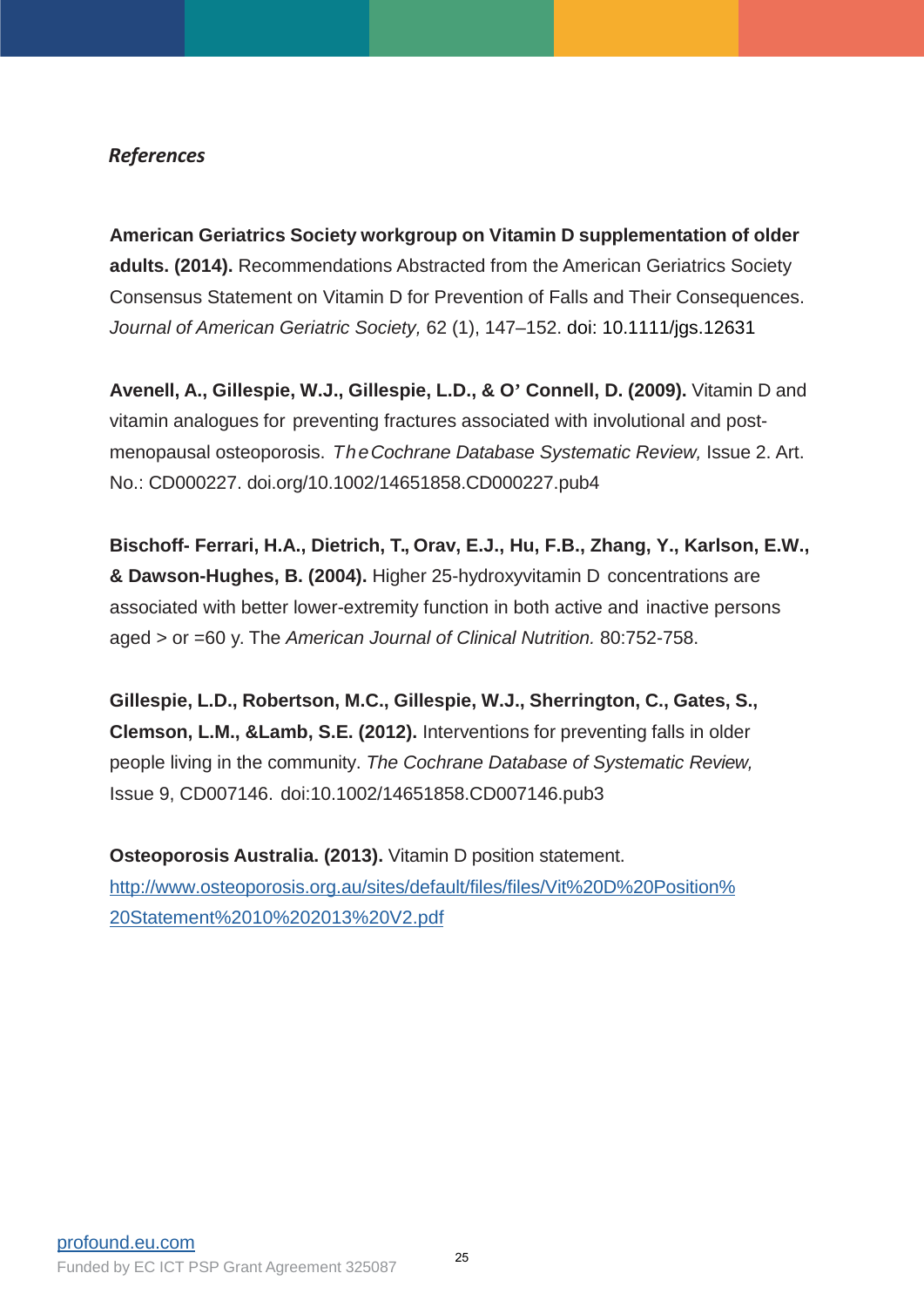## *Home & environment*

Numerous home and environmental factors, identified from reports on older fallers and structured observations, have been associated with falls in older people. Recent research considers environmental hazards as a modifiable external factor. The key factor is the relationship between the person's physical competence level and environmental stressors, e.g. an older person with some level of compromise of competence will fall at a lower level of perturbation than a younger or fitter older person. The level of risk of environmental hazards is influenced by lifestyle, risk taking, behaviour and exposure to environmental stressors, e.g. exposure to icy pavements, rooms with low lighting.

Some home safety assessment and modification interventions, alongside behavioural intervention, have been demonstrated to be effective in reducing both number of falls and number of people falling. Home safety assessment and modification appears to be effective for people at higher risk of falling (previous history of falls), particularly those with severe visual impairment. In a multifactorial intervention the home modification component should be implemented by occupational therapists and other trained specialist after a careful assessment of the personal environment.

## **Important components of environmental modifications (what works)**

- Adjustments to ergonomic height of furniture (e.g. bed, chair, toilet seat)
- Adequate stability of furniture
- Barrier-free homes
- Handrails /holds
- Even and non-slip floorcoverings with optimised levels of friction
- Type of surface on which an older person falls, as this may reduce fall-related injuries (e.g. carpeted floors)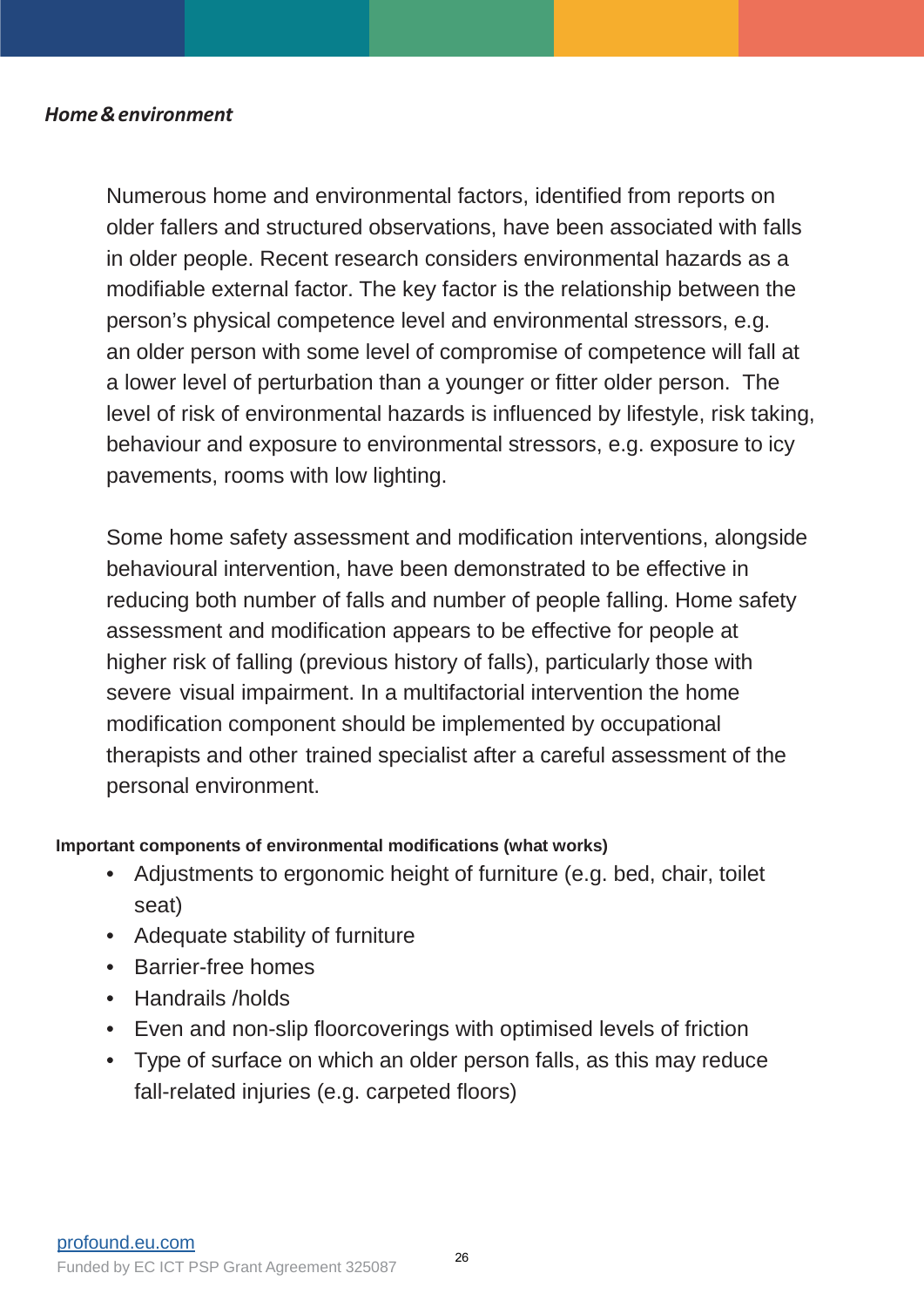- Sufficient light and contrast in dark areas and at night, particularly on stairs
- Removal of trip hazards
- Urban planning considering the needs of older people (places to rest, even pathways/ pavements, ramps etc.)

## **What did not work?**

• Home safety assessment and modification alone / as a single component intervention. (Effective interventions have been accompanied by education, training with transfers and provision of mobility aids).

# **Caution**

- There is little high-level scientific evidence for modification of the built home environment as a method of reducing the risk of injury.
- Active people living with more environmental hazards are more likely to fall than frail people. Risk of falling is even increased in active people depending on their perception of risk and their outside participation. Frail people are more likely to fall because of their own limitations.
- Compliance issues are also caused by the stigmatising effects of home modifications (e.g. grab rails), and the perceived challenge to health and independence. Low financial or education status can also impact on older people's understanding of the need for home modification, limiting implementation (community and education programmes may help).

# **Who can help older people with home safety**

- Occupational therapists (interventions appear to be more effective when carried out by an occupational therapist)
- Other trained specialist

## **Assessment tools**

Home hazard checklists, such as Westmead Home Safety Assessment, HomeFast, EnableAge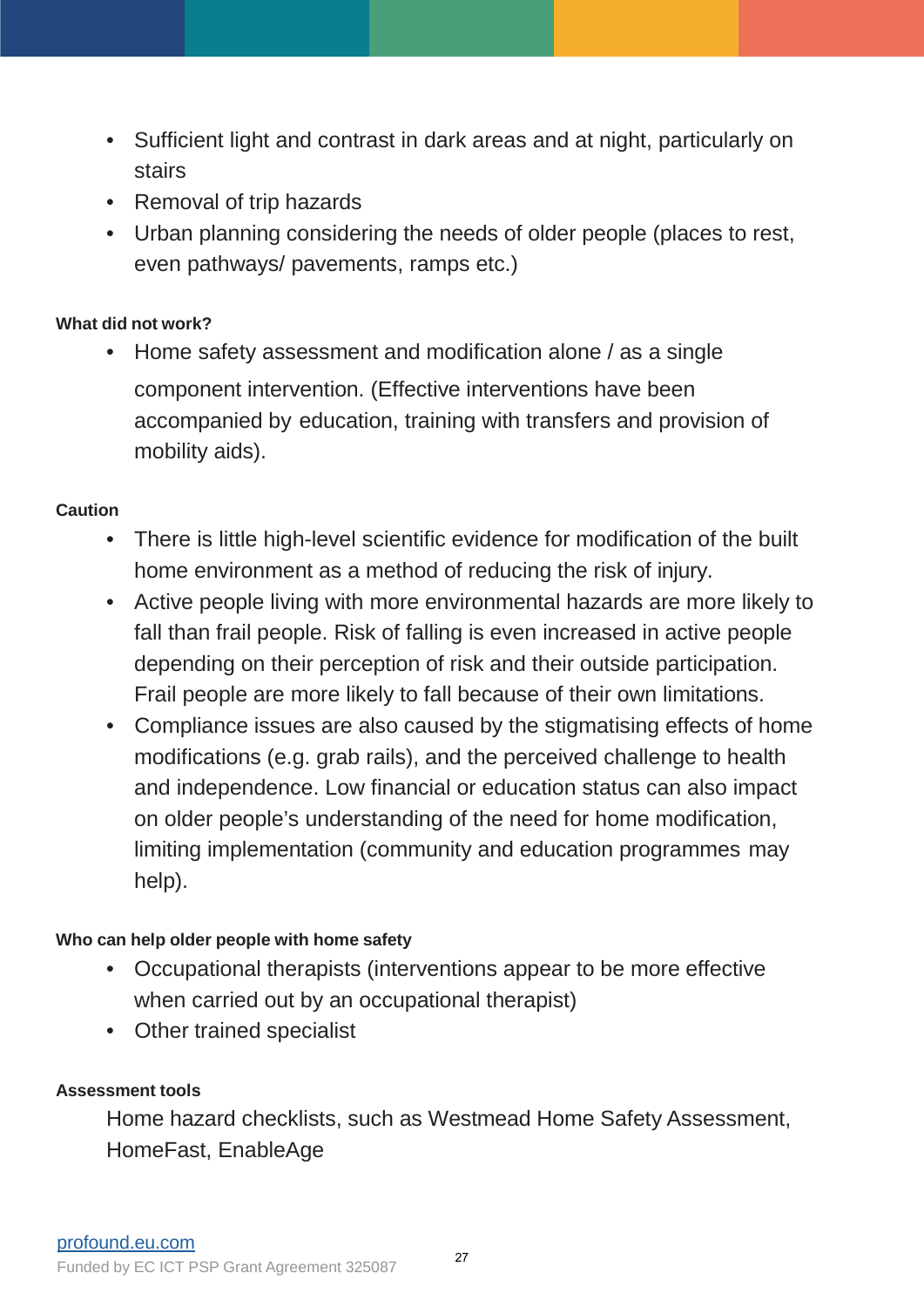**Links related to home and environment**

Westmead assessment tool

[https://sites.google.com/site/studentcapstone122/westmead-home](https://sites.google.com/site/studentcapstone122/westmead-home-safety)safety

HomeFast assessment tool [www.bhps.org.uk/falls/documents/HomeFast.pdf](http://www.bhps.org.uk/falls/documents/HomeFast.pdf)

EnableAge assessment tool [www.enableage.arb.lu.se/pub.html](http://www.enableage.arb.lu.se/pub.html)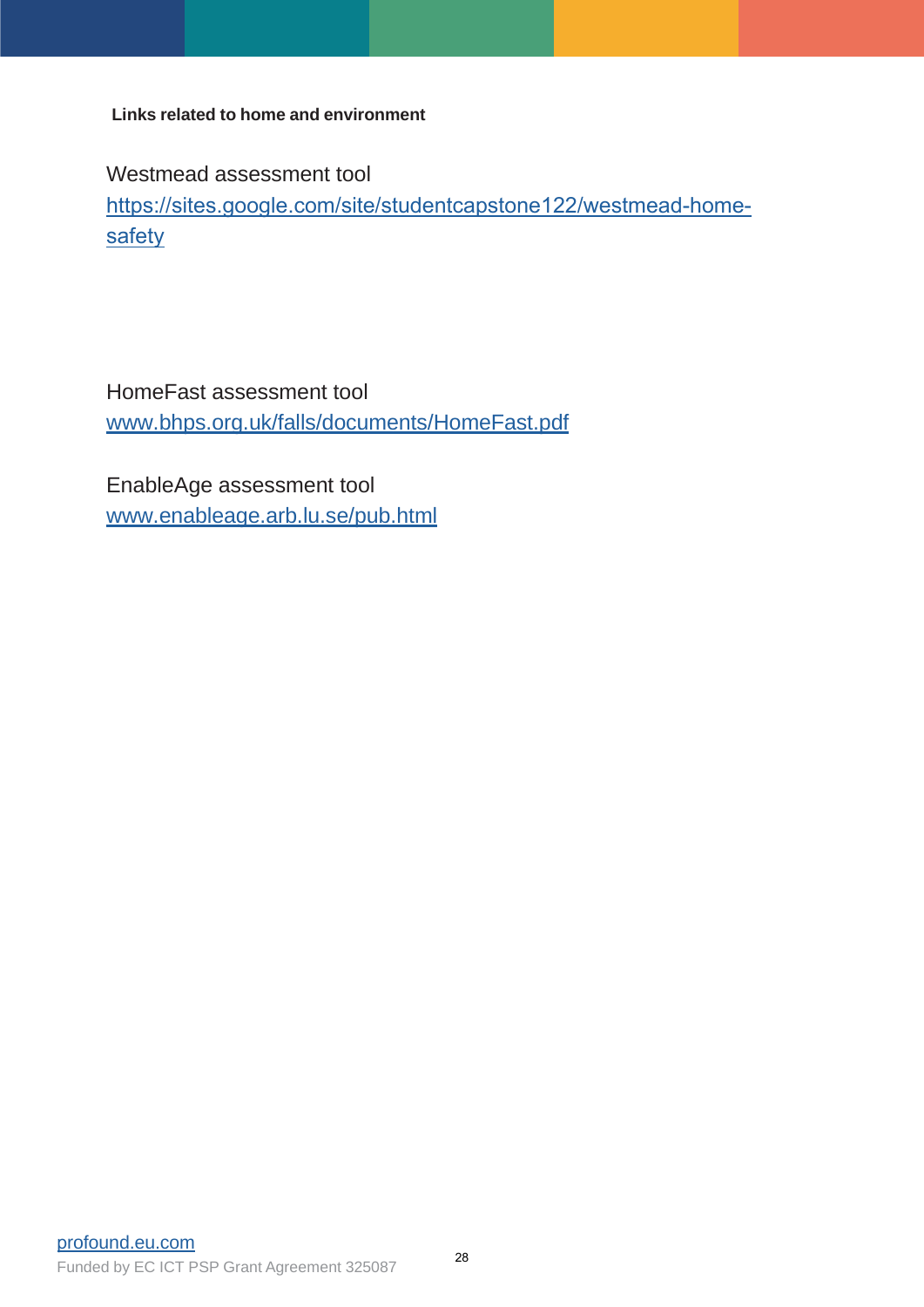## *References*

**Lord, S. R., Sherrington, C., Menz, H. B., & Close, J. C. T. (2007).** *Falls in Older People. Risk Factors for Prevention*. Cambridge: Cambridge University Press.

**Gillespie, L. D., Robertson, M. C., Gillespie, W. J., Sherrington, C., Gates, S., Clemson, L. M., & Lamb, S. E. (2012).** Interventions for preventing falls in older people living in the community. *The Cochrane Database of Systematic Reviews*, 9, CD007146. doi:10.1002/14651858.CD007146.pub3

**Turner, S., Arthur, G., Lyons, R. A., Weightman, A. L., Mann, M. K., Jones, S. J., Lannon, S. (2011).** Modification of the home environment for the reduction of injuries. *The Cochrane Database of Systematic Reviews*, (2), CD003600. doi:10.1002/14651858.CD003600.pub3

**Cumming, R.G., Thomas, M., Szonyi, G., Salkeld, G., O'Neill, E., Westbury,C., Frampton, G. (1999).** Home visits by an occupational therapist for assessment and modification of environmental hazards: a randomized trial of falls prevention. *Journal of the American Geriatrics Society.* 47(12):1397–1402.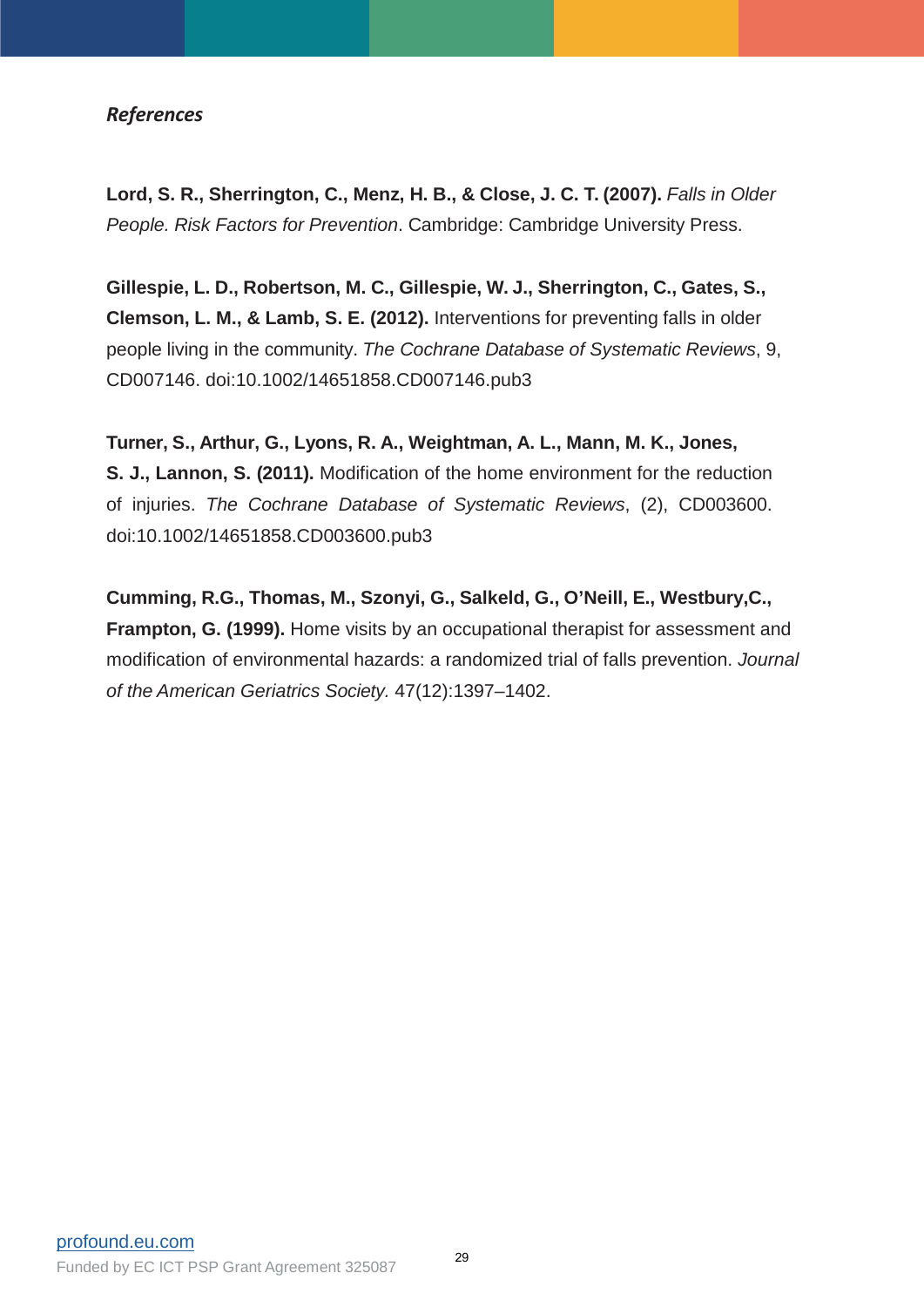# *Footwear& protective clothing*

Footwear is very personal and can be culturally determined. Inappropriate footwear can increase the risk of slips, trips and falling and some certain shoes can decrease the base of support. An increased risk of falls has been linked to poor fitting shoes, slippers with a lack of heel support and high heeled shoes. Walking barefoot or with only stockings or socks indoors is also associated with an increased risk of falls.

Hip protectors can reduce the risk of fracture for older people living in nursing or residential care settings but has little effect for community dwelling older people due to low compliance.

## **What works?**

- Footwear counselling- where older people are counselled on the specific identified hazardous features of their footwear and are provided with a handout on what constitutes a safe shoe.
- There is some evidence for the use of a non-slip device (Yaktrax<sup>®</sup>) walker) on outdoor shoes in hazardous winter conditions.
- There is a reduction in rate of falls in people for people with disabling foot pain receiving "multifaceted podiatry" (customised orthoses, footwear review, foot and ankle exercises, fall prevention education, and "usual podiatry care").
- Protective clothing such as hip protectors for older persons with high risk of fracture

## **Caution**

Inappropriate footwear has been defined as a heel height >4.5 cm, or any two of the following: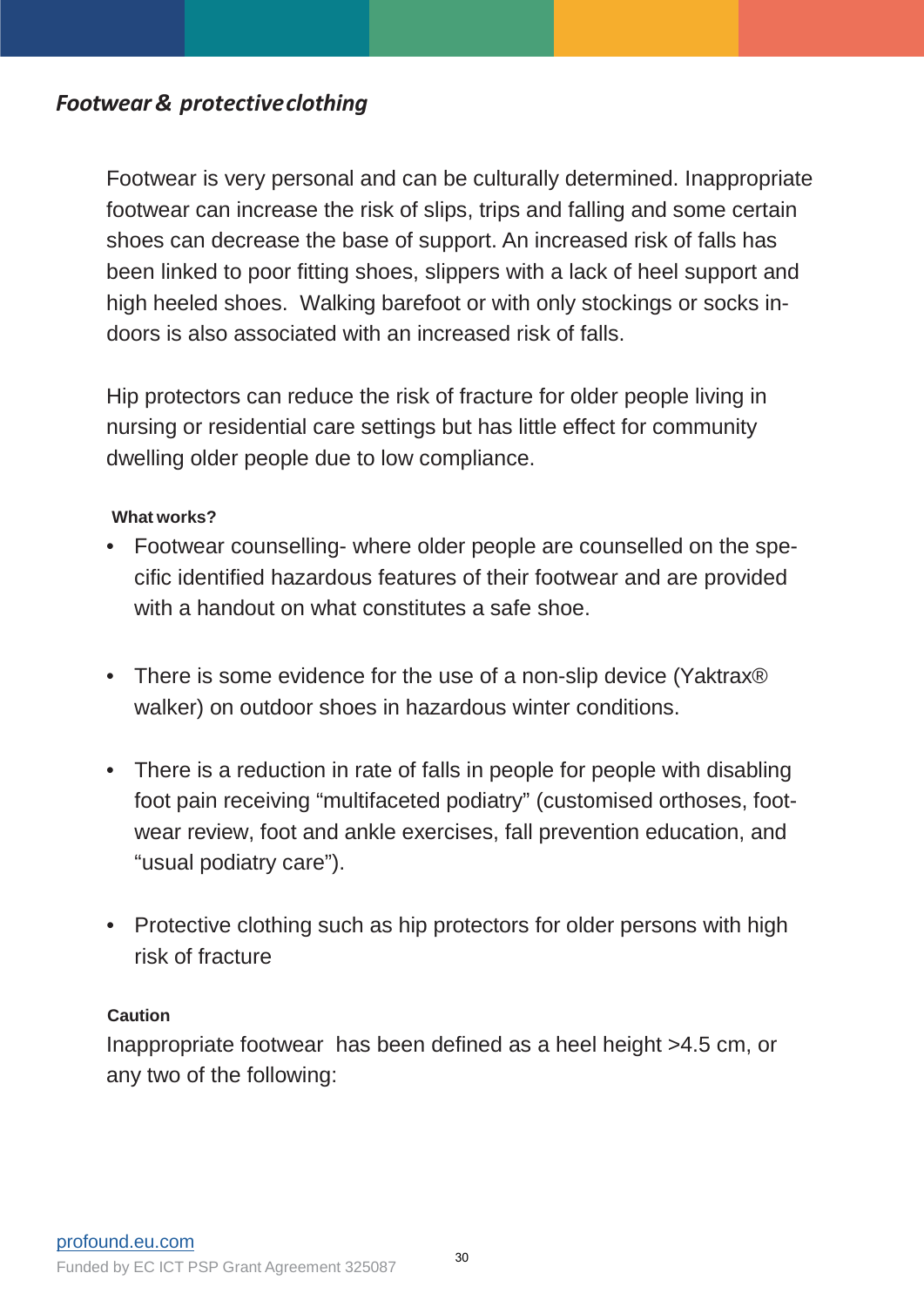- no fixation
- no heel counter (plastic or leather insert at the heel upper of the shoe)
- a heel counter that could be compressed greater than 45 degrees
- a fully worn or smooth sole
- or a shoe heel width narrower than the participant's heel by at least 20%.

Older people may not want to wear appropriate footwear or hip protectors because they do not fit with their personal identity. Having to wear sensible and practical footwear or hip protectors can identify them as 'a faller' and may cause issues with self-esteem and stigma.

# **Who can help older people with footwear**

- Podiatry services
- Orthopedic specialist for severe deformities
- Trained nursing staff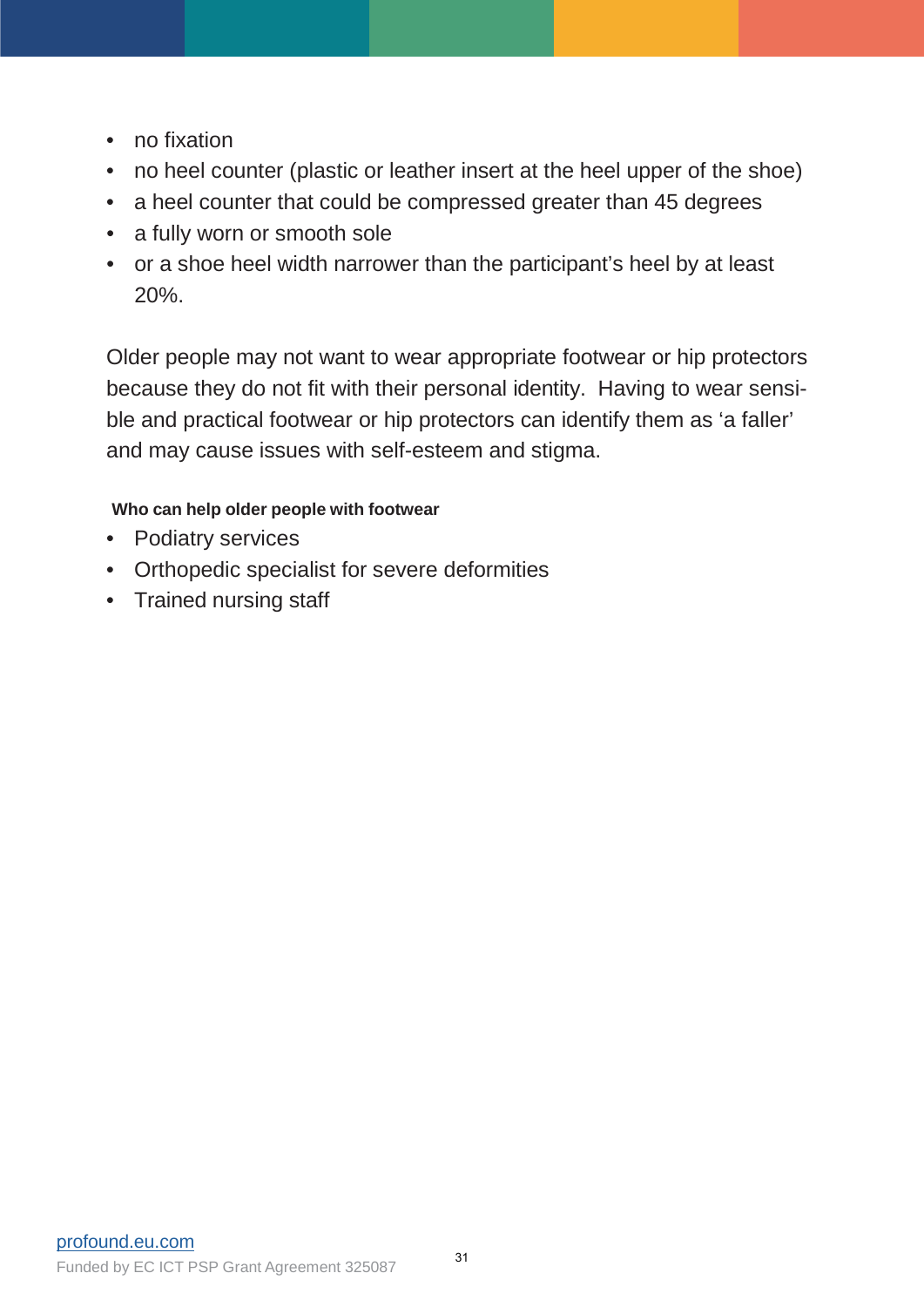## *References*

**Gillespie, L.D., Robertson, M.C., Gillespie, W.J., Sherrington, C., Gates, S., Clemson, L.M., & Lamb, S. E. (2012).** Interventions for preventing falls in older people living in the community. *The Cochrane Database of Systematic Reviews,* 9, CD007146. doi:10.1002/14651858.CD007146.pub3

**Lord, S. R., Sherrington, C., Menz, H. B., & Close, J. C. T. (2007).** Falls in Older People. *Risk Factors for Prevention.* Cambridge: Cambridge University Press*.*

**Spink, M., Menz, H.B., Fotoohabadi, M.R., Wee, E., Landorf, K.B., Hill, K.D., & Lord, S.R. (2011).** Effectiveness of a multifaceted podiatry intervention to prevent falls in community-dwelling older people with disabling foot pain: a randomised controlled trial. *British Medical Journal,* 342:d3411. doi:10.1136/bmj.d3411.

**Menz, H.B., & Sherrington, C. (2000).** The Footwear Assessment Form: a reliable clinical tool to assess footwear characteristics of relevance to postural stability in older adults. *Clinical Rehabilitation,* 14 (6), 657-664. doi: 10.1191/0269215500cr375oa

**Parker, M. J., Gillespie, W. J., & Gillespie, L. D. (2005).** Hip protectors for preventing hip fractures in older people. *The Cochrane Database of Systematic Reviews, (3),* CD001255. doi:10.1002/14651858.CD001255.pub3

**Santesso, N., Carrasco-Labra, A., & Brignardello-Petersen, R. (2014).** Hip protectors for preventing hip fractures in older people. *The Cochrane Database of Systematic Reviews,* Issue 3. Art. No.: CD001255. doi: 10.1002/14651858.CD001255.pub5.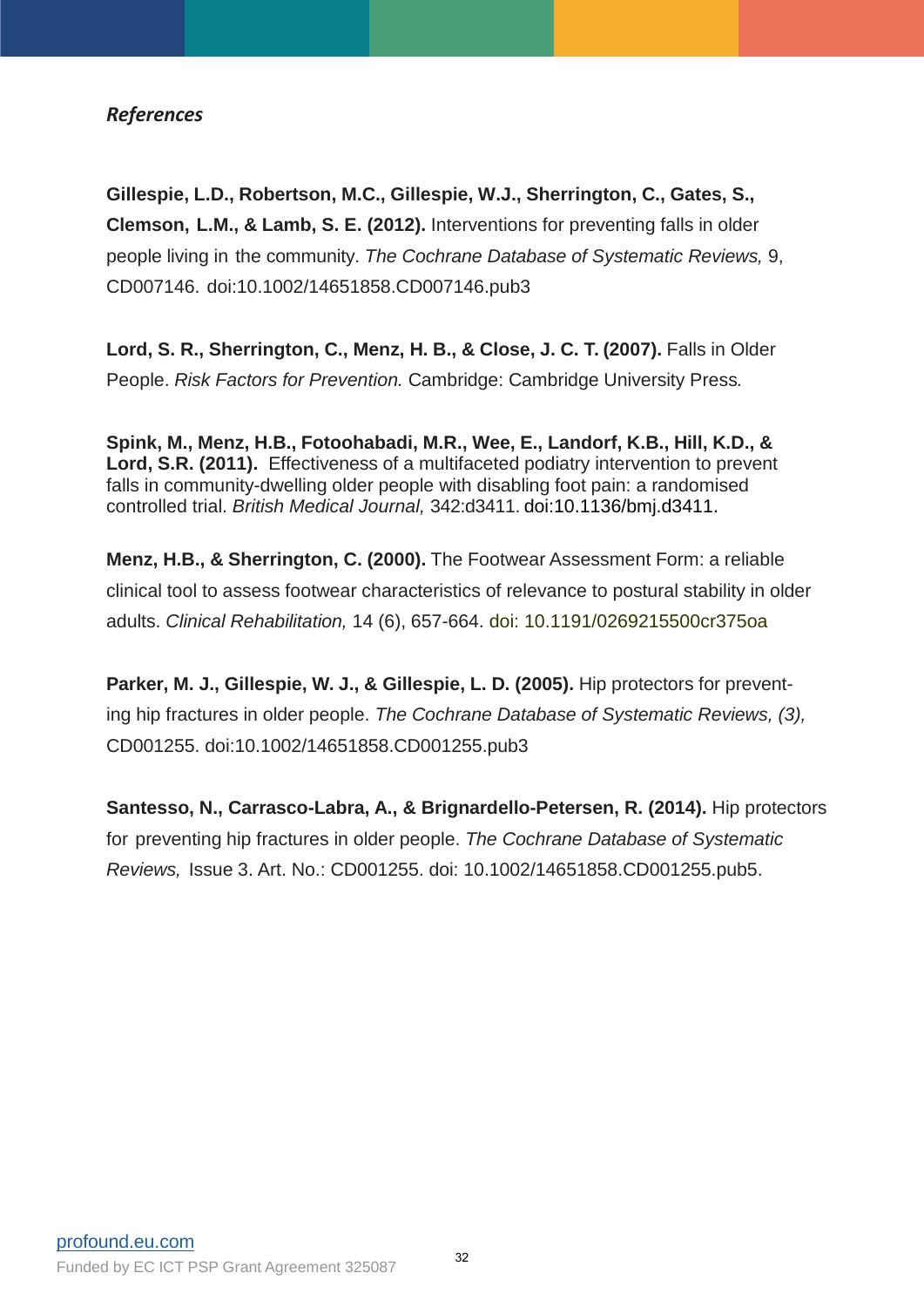# *Fallsdetection and preventiontechnologies*

There are a number of Information and Communication Technologies (ICTs) aimed at falls prevention, fall detection and alarms for use in case of a fall, that can alert professionals or carers if a fall occurs or if falls risk increases. There are also a range of ICT interventions which have been created or adapted to be pro-active in preventing falls, such as those which provide strength and balance training to older adults in the prevention of falls e.g. exergames, Wii-fit, Kinect.

## **What works?**

- Personal Emergency Response Systems can help to reduce a long lie (lying on the floor for long periods of time can cause serious health complications) and allow help to be called quickly to the person who has fallen. However, there is evidence that people often do not press the alarms for fear of being a burden or nuisance. There is an emergence of automatic alarms that do not require the person to press them.
- Simple touchscreen interfaces and other easy to use technologies have been more readily accepted than those that are more complex and multi-faceted.
- Focusing on the possibility of maintaining independence is more likely to lead to successful uptake of PERS and ICT-devices.

## **Caution**

- This is an emerging area and the evidence is currently not robust and is lacking completely in many areas, but this is changing rapidly.
- The main issues with use of ICT devices in the home are related to adoption and use of the systems; older adults need to understand the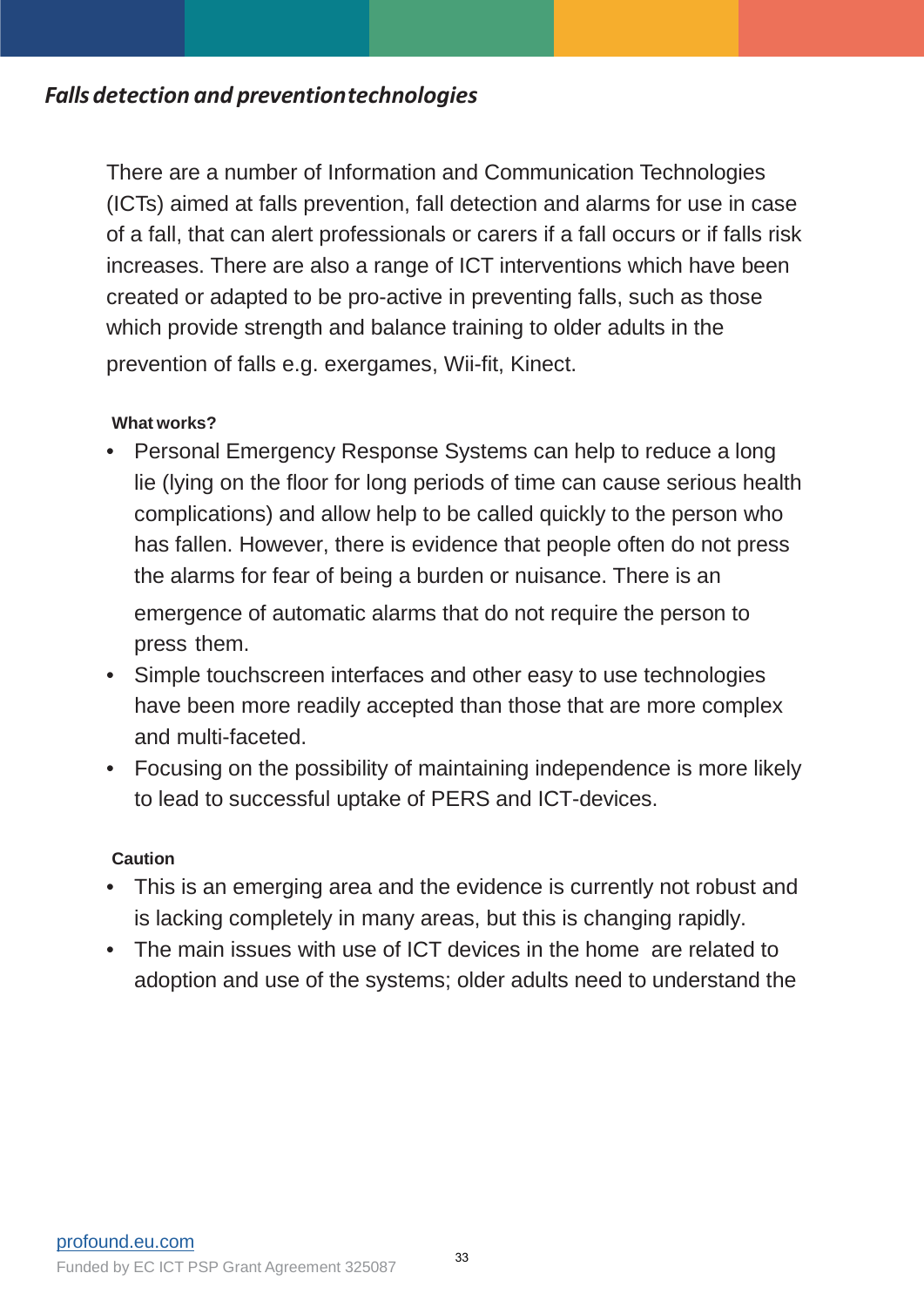value and potential of the technologies on offer and receive suitable training and support in using them.

- Evidence is weak around the use of virtual reality and gaming systems for the promotion of physical activity. Emerging evidence suggests that games should be designed specifically for and with older adults.
- Evidence is weak around the effective use of bed alarms in hospitals.

## **Who can help older people with ICT**

- Occupational therapists/physiotherapists
- Social services and social care providers
- Sheltered and assisted housing providers
- Providers of telecare and telehealth equipment and services